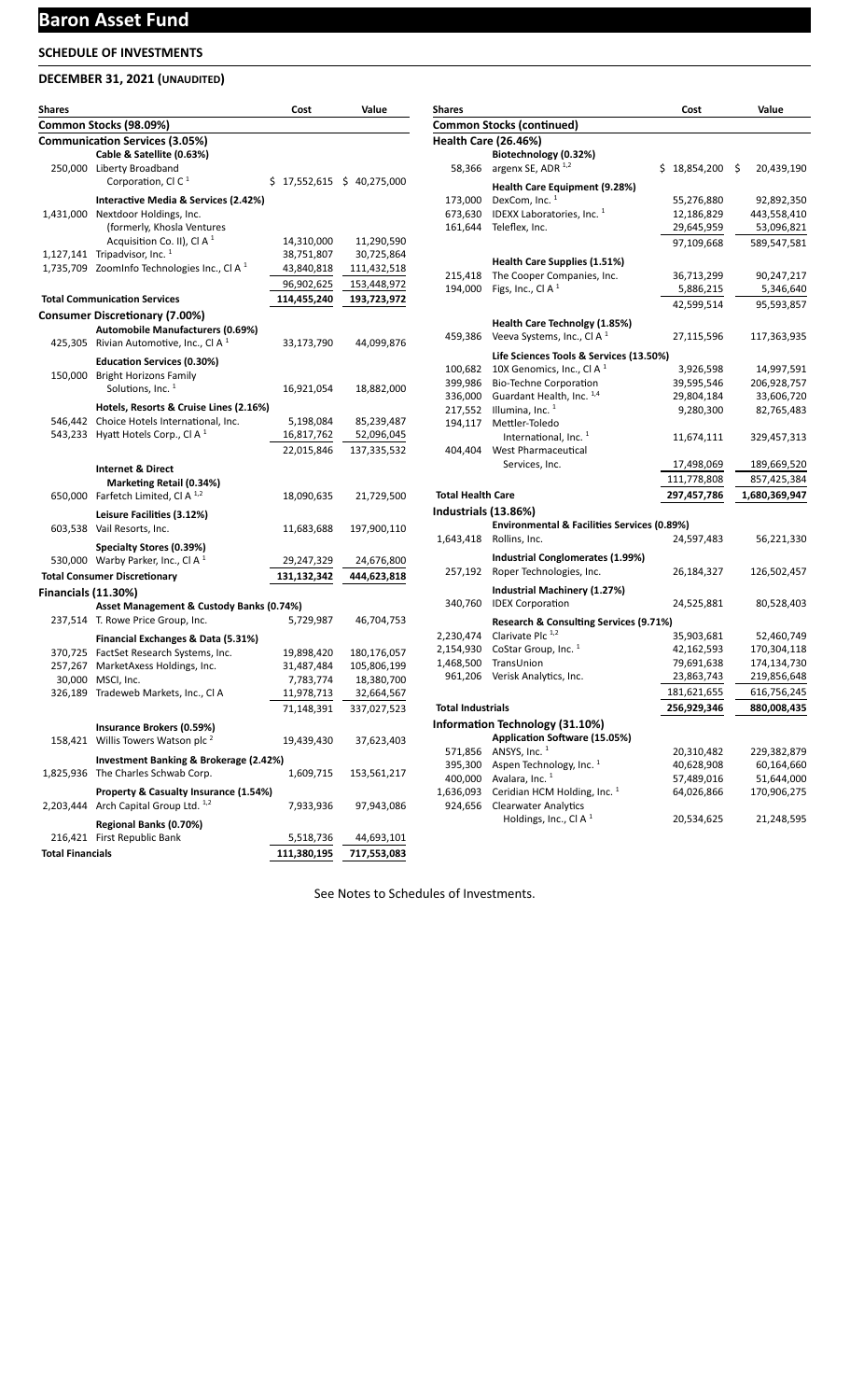## **Baron Asset Fund**

## **SCHEDULE OF INVESTMENTS**

## **DECEMBER 31, 2021 (UNAUDITED)**

| <b>Shares</b>              |                                               | Cost             | Value             |
|----------------------------|-----------------------------------------------|------------------|-------------------|
|                            | <b>Common Stocks (continued)</b>              |                  |                   |
|                            | <b>Information Technology (continued)</b>     |                  |                   |
|                            | <b>Application Software (continued)</b>       |                  |                   |
| 125,000                    | Fair Isaac Corp. <sup>1</sup>                 | Ś.<br>51,657,237 | \$.<br>54,208,750 |
| 1,421,809                  | Guidewire Software, Inc. <sup>1</sup>         | 77,473,157       | 161,417,976       |
| 63,861                     | HubSpot, Inc. $1$                             | 38,242,458       | 42,093,978        |
| 250,000                    | RingCentral, Inc., Cl $A1$                    | 55,432,330       | 46,837,500        |
| 771,076                    | SS&C Technologies                             |                  |                   |
|                            | Holdings, Inc.                                | 20,933,204       | 63,212,810        |
| 594,000                    | The Trade Desk, Inc., CI A $1$                | 11,554,017       | 54,434,160        |
|                            |                                               | 458,282,300      | 955,551,583       |
|                            | Data Processing & Outsourced Services (1.01%) |                  |                   |
| 589,217                    | <b>Fidelity National Information</b>          |                  |                   |
|                            | Services, Inc.                                | 33,648,187       | 64,313,036        |
|                            | Electronic Components (1.24%)                 |                  |                   |
| 900,000                    | Amphenol Corp., Cl A                          | 42,881,684       | 78,714,000        |
|                            | Internet Services & Infrastructure (3.40%)    |                  |                   |
| 592,103                    | Verisign, Inc. $1$                            | 27,318,889       | 150,287,583       |
| 415,000                    | Wix.com Ltd. $1,2$                            | 36,442,406       | 65,482,850        |
|                            |                                               | 63,761,295       | 215,770,433       |
|                            | IT Consulting & Other Services (9.12%)        |                  |                   |
| 130,000                    | EPAM Systems, Inc. <sup>1</sup>               | 74,320,618       | 86,898,500        |
| 1,472,323                  | Gartner, Inc. <sup>1</sup>                    | 31,855,813       | 492,227,025       |
|                            |                                               | 106,176,431      | 579,125,525       |
|                            | Technology Distributors (1.28%)               |                  |                   |
| 397,363                    | CDW Corp.                                     | 26,228,965       | 81,371,995        |
|                            | <b>Total Information Technology</b>           | 730,978,862      | 1,974,846,572     |
| Materials (0.39%)          |                                               |                  |                   |
|                            | Specialty Chemicals (0.39%)                   |                  |                   |
| 1,853,529                  | Diversey Holdings Ltd. 1,2                    | 27,802,935       | 24,670,471        |
|                            |                                               |                  |                   |
| Real Estate (4.93%)        | Real Estate Services (0.93%)                  |                  |                   |
| 542,323                    | CBRE Group, Inc., Cl A $1$                    | 6,067,334        | 58,847,469        |
|                            |                                               |                  |                   |
|                            | Specialized REITs (4.00%)                     |                  |                   |
| 205,000                    | Alexandria Real Estate                        |                  |                   |
|                            | Equities, Inc. 4                              | 30,958,643       | 45,706,800        |
| 80,416                     | Equinix, Inc.                                 | 5,298,108        | 68,019,069        |
| 360,856                    | SBA Communications Corp.                      | 9,303,270        | 140,380,201       |
|                            |                                               | 45,560,021       | 254,106,070       |
| <b>Total Real Estate</b>   |                                               | 51,627,355       | 312,953,539       |
| <b>Total Common Stocks</b> |                                               | 1,721,764,061    | 6,228,749,837     |

| <b>Shares</b>           |                                                        | Cost             |    | Value           |
|-------------------------|--------------------------------------------------------|------------------|----|-----------------|
|                         | Private Common Stocks (0.73%)                          |                  |    |                 |
|                         | <b>Consumer Discretionary (0.73%)</b>                  |                  |    |                 |
|                         | Internet & Direct Marketing Retail (0.73%)             |                  |    |                 |
| 197,613                 | StubHub                                                |                  |    |                 |
|                         | Holdings, Inc., Cl A 3,4,6                             | \$<br>50,000,041 | \$ | 46,367,914      |
|                         | Private Preferred Stocks (0.84%)                       |                  |    |                 |
| Industrials (0.84%)     |                                                        |                  |    |                 |
|                         | Aerospace & Defense (0.84%)                            |                  |    |                 |
| 96,298                  | Space Exploration                                      |                  |    |                 |
|                         | Technologies                                           |                  |    |                 |
|                         | Corp., Cl N 1,3,4,6                                    | 26,000,460       |    | 53,494,502      |
| <b>Principal Amount</b> |                                                        |                  |    |                 |
|                         | Short Term Investments (0.13%)                         |                  |    |                 |
| \$7,865,836             | Repurchase Agreement with                              |                  |    |                 |
|                         | Fixed Income Clearing Corp.,                           |                  |    |                 |
|                         | dated 12/31/2021, 0.00%                                |                  |    |                 |
|                         | due 1/3/2022; Proceeds at                              |                  |    |                 |
|                         | maturity – \$7,865,836; (Fully                         |                  |    |                 |
|                         | collateralized by \$8,055,900                          |                  |    |                 |
|                         | U.S. Treasury Note, 1.375%                             |                  |    |                 |
|                         | due 12/31/2028 Market                                  |                  |    |                 |
|                         | value $-$ \$8,023,177) <sup>5</sup>                    | 7,865,836        |    | 7,865,836       |
|                         | Total Investments (99.79%)                             | \$1,805,630,398  |    | 6,336,478,089   |
|                         | Cash and Other Assets Less Liabilities (0.21%)         |                  |    | 13,572,684      |
| <b>Net Assets</b>       |                                                        |                  |    | \$6,350,050,773 |
|                         | Retail Shares (Equivalent to \$117.45 per share        |                  |    |                 |
|                         | based on 24,975,746 shares outstanding)                |                  |    | \$2,933,379,381 |
|                         | Institutional Shares (Equivalent to \$123.70 per share |                  |    |                 |
|                         | based on 26,033,146 shares outstanding)                |                  |    | \$3,220,351,775 |
|                         | R6 Shares (Equivalent to \$123.68 per share            |                  |    |                 |
|                         | based on 1,587,364 shares outstanding)                 |                  | s  | 196,319,617     |
|                         |                                                        |                  |    |                 |
|                         |                                                        |                  |    |                 |
| %                       | Represents percentage of net assets.                   |                  |    |                 |

1 Non-income producing securities.

2 Foreign corporation.

3 At December 31, 2021, the market value of restricted and fair valued securities amounted to \$99,862,416 or 1.57 % of net assets. These securities are not deemed liquid. See Note 3 regarding Restricted Securities.

4 The Adviser has reclassified/classified certain securities in or out of this sub-industry. Such reclassifications/classifications are not supported by S&P or MSCI (unaudited).

5 Level 2 security. See Note 4 regarding Fair Value Measurements.

6 Level 3 security. See Note 4 regarding Fair Value Measurements.

ADR American Depositary Receipt.

All securities are Level 1, unless otherwise noted.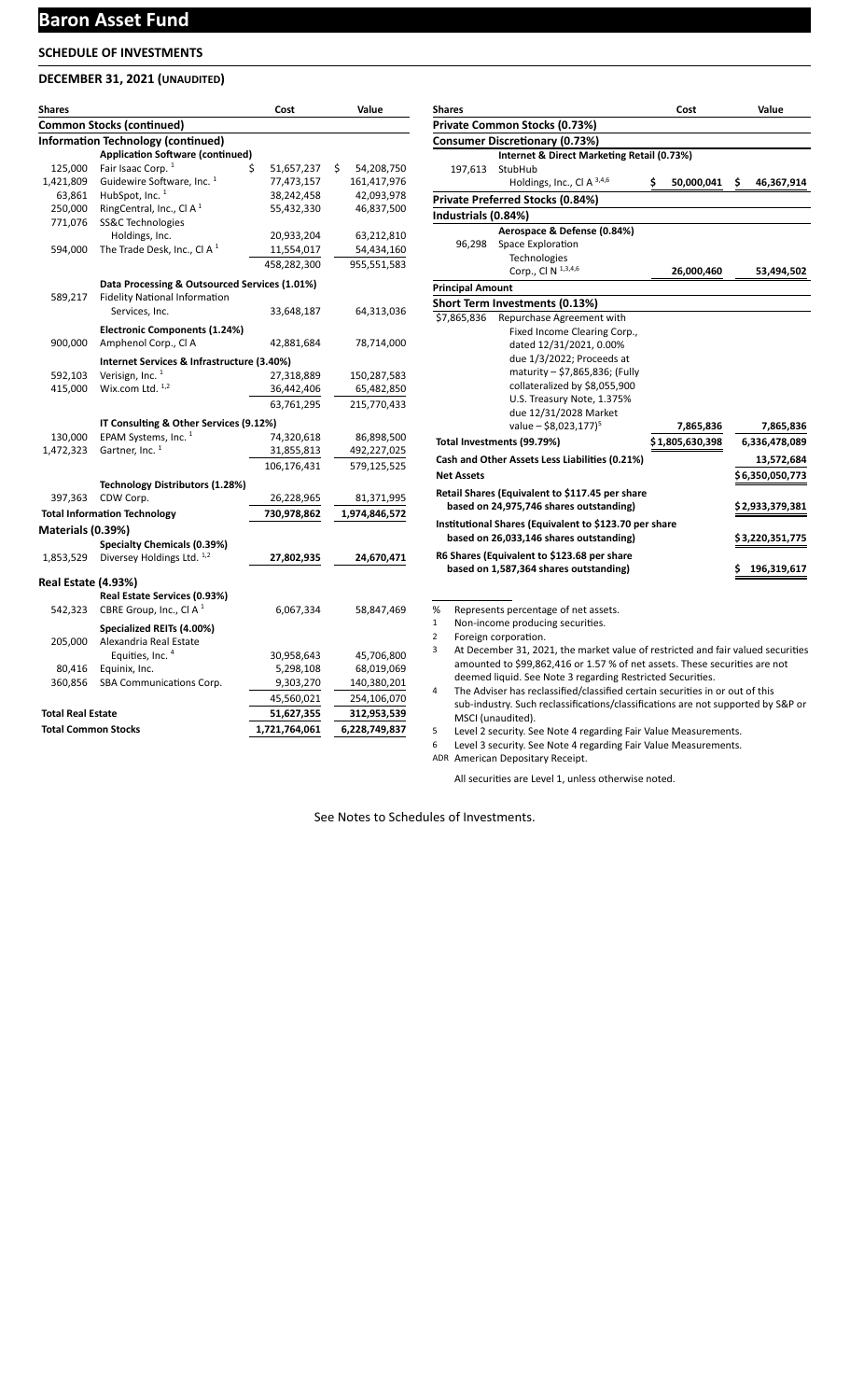# **Baron Growth Fund**

## **SCHEDULE OF INVESTMENTS**

## **DECEMBER 31, 2021 (UNAUDITED)**

| Shares                     |                                                                       | Cost            | Value         |
|----------------------------|-----------------------------------------------------------------------|-----------------|---------------|
|                            | Common Stocks (99.53%)                                                |                 |               |
|                            | <b>Communication Services (3.73%)</b>                                 |                 |               |
|                            | <b>Alternative Carriers (3.38%)</b>                                   |                 |               |
|                            | 7,900,000 Iridium Communications, Inc. 1,4                            | \$48,702,979 \$ | 326,191,000   |
|                            | Movies & Entertainment (0.35%)                                        |                 |               |
|                            | 2,400,000 Manchester United plc, Cl A <sup>2</sup>                    | 32,182,962      | 34,176,000    |
|                            | <b>Total Communication Services</b>                                   | 80,885,941      | 360,367,000   |
|                            | <b>Consumer Discretionary (20.16%)</b>                                |                 |               |
|                            | Casinos & Gaming (4.37%)                                              |                 |               |
|                            | 440,000 Boyd Gaming Corporation <sup>1</sup>                          | 11,056,072      | 28,850,800    |
|                            | 5,800,000 Penn National Gaming, Inc. <sup>1</sup>                     | 74,513,357      | 300,730,000   |
|                            | 1,695,000 Red Rock Resorts, Inc., CI A $1$                            | 31,464,689      | 93,241,950    |
|                            |                                                                       | 117,034,118     | 422,822,750   |
|                            | <b>Education Services (1.71%)</b>                                     |                 |               |
|                            | 1,310,000 Bright Horizons Family                                      |                 |               |
|                            | Solutions, Inc. <sup>1</sup>                                          | 41,415,154      | 164,902,800   |
|                            |                                                                       |                 |               |
| 125,000                    | Health Care Supplies (0.06%)<br>Warby Parker, Inc., Cl A <sup>1</sup> | 6,637,044       | 5,820,000     |
|                            |                                                                       |                 |               |
|                            | Hotels, Resorts & Cruise Lines (7.04%)                                |                 |               |
| 3,000,000                  | Choice Hotels International, Inc. 4                                   | 72,782,127      | 467,970,000   |
| 1,255,000                  | <b>Marriott Vacations</b><br>Worldwide Corp.                          |                 |               |
|                            |                                                                       | 67,098,661      | 212,069,900   |
|                            |                                                                       | 139,880,788     | 680,039,900   |
|                            | Leisure Facilities (6.79%)                                            |                 |               |
|                            | 2,000,000 Vail Resorts, Inc.                                          | 56,102,209      | 655,800,000   |
|                            | Restaurants (0.19%)                                                   |                 |               |
|                            | 665,166 Krispy Kreme, Inc.                                            | 11,123,467      | 12,584,941    |
|                            | 174,659 Sweetgreen, Inc., CI A $^1$                                   | 6,559,530       | 5,589,088     |
|                            |                                                                       | 17,682,997      | 18,174,029    |
|                            | <b>Total Consumer Discretionary</b>                                   | 378,752,310     | 1,947,559,479 |
| <b>Financials (33.01%)</b> |                                                                       |                 |               |
|                            | Asset Management & Custody Banks (2.91%)                              |                 |               |
|                            | 1,920,000 The Carlyle Group, Inc.                                     | 39,239,771      | 105,408,000   |
|                            | 1,900,000 Cohen & Steers, Inc.                                        | 41,176,154      | 175,769,000   |
|                            |                                                                       | 80,415,925      | 281,177,000   |
|                            | Financial Exchanges & Data (19.81%)                                   |                 |               |
| 1,200,000                  | FactSet Research Systems, Inc.                                        | 59,954,575      | 583,212,000   |
| 980,000                    | Morningstar, Inc.                                                     | 20,062,517      | 335,150,200   |
| 1,625,000                  | MSCI, Inc.                                                            | 30,348,303      | 995,621,250   |
|                            |                                                                       | 110,365,395     | 1,913,983,450 |
|                            | Investment Banking & Brokerage (0.80%)                                |                 |               |
| 450,000                    | Houlihan Lokey, Inc.                                                  | 19,625,873      | 46,584,000    |
| 500,000                    | Moelis & Co., Cl A                                                    | 9,070,381       | 31,255,000    |
|                            |                                                                       | 28,696,254      | 77,839,000    |
|                            |                                                                       |                 |               |
|                            | Life & Health Insurance (2.57%)                                       |                 |               |
| 1,620,000                  | Primerica, Inc.                                                       | 33,998,519      | 248,297,400   |
|                            | Property & Casualty Insurance (6.68%)                                 |                 |               |
| 9,165,000                  | Arch Capital Group Ltd. 1,2                                           | 28,618,247      | 407,384,250   |
| 1,000,000                  | Kinsale Capital Group, Inc.                                           | 35,007,763      | 237,890,000   |
|                            |                                                                       | 63,626,010      | 645,274,250   |
|                            | Thrifts & Mortgage Finance (0.24%)                                    |                 |               |
|                            | 520,000 Essent Group Ltd. <sup>2</sup>                                | 14,300,210      | 23,675,600    |
| <b>Total Financials</b>    |                                                                       | 331,402,313     | 3,190,246,700 |

| Shares                   |                                                                                      |    | Cost                     | Value                      |
|--------------------------|--------------------------------------------------------------------------------------|----|--------------------------|----------------------------|
|                          | Common Stocks (continued)                                                            |    |                          |                            |
|                          | <b>Health Care (14.43%)</b>                                                          |    |                          |                            |
|                          | Biotechnology (0.28%)                                                                |    |                          |                            |
| 600,000                  | Denali Therapeutics, Inc. <sup>1</sup>                                               | Ś. | 11,149,573               | \$<br>26,760,000           |
|                          | Health Care Equipment (4.56%)                                                        |    |                          |                            |
| 670,000                  | IDEXX Laboratories, Inc. <sup>1</sup>                                                |    | 9,475,693                | 441,168,200                |
|                          | Health Care Supplies (0.54%)                                                         |    |                          |                            |
| 1,147,434                | Neogen Corp. <sup>1</sup>                                                            |    | 13,141,411               | 52,104,978                 |
|                          | Health Care Technology (0.24%)                                                       |    |                          |                            |
| 670,000                  | Schrödinger. Inc. <sup>1</sup>                                                       |    | 8,761,724                | 23,336,100                 |
|                          | Life Sciences Tools & Services (8.36%)                                               |    |                          |                            |
| 830,000                  | <b>Bio-Techne Corporation</b>                                                        |    | 43,822,926               | 429,392,200                |
| 85,000                   | Mettler-Toledo                                                                       |    |                          |                            |
|                          | International, Inc. 1                                                                |    | 3,889,532                | 144,262,850                |
| 500,000                  | West Pharmaceutical                                                                  |    |                          |                            |
|                          | Services, Inc.                                                                       |    | 17,009,688               | 234,505,000                |
|                          |                                                                                      |    | 64,722,146               | 808,160,050                |
|                          | Pharmaceuticals (0.45%)                                                              |    |                          |                            |
| 598,076                  | Dechra Pharmaceuticals PLC                                                           |    |                          |                            |
|                          | (United Kingdom) $^{2,6}$                                                            |    | 18,422,044               | 43,225,747                 |
| <b>Total Health Care</b> |                                                                                      |    | 125,672,591              | 1,394,755,075              |
| Industrials (7.42%)      |                                                                                      |    |                          |                            |
|                          | <b>Building Products (2.29%)</b>                                                     |    |                          |                            |
|                          | 1,640,000 Trex Company, Inc. $1$                                                     |    | 14,786,205               | 221,449,200                |
|                          | <b>Environmental &amp; Facilities Services (0.18%)</b>                               |    |                          |                            |
| 1,253,077                | BrightView Holdings, Inc. <sup>1</sup>                                               |    | 15,579,166               | 17,643,324                 |
|                          | Industrial Machinery (0.59%)                                                         |    |                          |                            |
| 4,275,000                | Marel hf (Netherlands) <sup>2</sup>                                                  |    | 18,281,670               | 28,910,490                 |
| 3,542,551                | Velo3D, Inc. 1                                                                       |    | 34,973,689               | 27,667,323                 |
|                          |                                                                                      |    | 53,255,359               | 56,577,813                 |
|                          | Research & Consulting Services (4.36%)                                               |    |                          |                            |
| 5,335,000                | CoStar Group, Inc. 1                                                                 |    | 22,298,464               | 421,625,050                |
| <b>Total Industrials</b> |                                                                                      |    | 105,919,194              | 717,295,387                |
|                          | <b>Information Technology (14.97%)</b>                                               |    |                          |                            |
|                          | <b>Application Software (9.16%)</b>                                                  |    |                          |                            |
| 725,000                  | Altair Engineering, Inc., Cl A <sup>1</sup>                                          |    | 11,330,019               | 56,057,000                 |
| 1,120,000<br>1,025,000   | ANSYS, Inc. 1<br>Guidewire Software, Inc. <sup>1</sup>                               |    | 25,793,526<br>31,789,104 | 449,254,400<br>116,368,250 |
| 1,000,000                | Pegasystems, Inc.                                                                    |    | 13,997,009               | 111,820,000                |
| 1,850,000                | SS&C Technologies                                                                    |    |                          |                            |
|                          | Holdings, Inc.                                                                       |    | 14,098,119               | 151,663,000                |
|                          |                                                                                      |    | 97,007,777               | 885,162,650                |
|                          | <b>Electronic Components (0.20%)</b>                                                 |    |                          |                            |
| 60,000                   | Littelfuse, Inc.                                                                     |    | 6,452,400                | 18,880,800                 |
|                          |                                                                                      |    |                          |                            |
| 1,500,000                | Electronic Equipment & Instruments (0.16%)<br>Mirion Technologies, Inc. <sup>1</sup> |    | 15,000,000               | 15,705,000                 |
|                          |                                                                                      |    |                          |                            |
| 1,575,000                | IT Consulting & Other Services (5.45%)<br>Gartner, Inc. <sup>1</sup>                 |    | 22,061,706               | 526,554,000                |
|                          | <b>Total Information Technology</b>                                                  |    | 140,521,883              | 1,446,302,450              |
|                          |                                                                                      |    |                          |                            |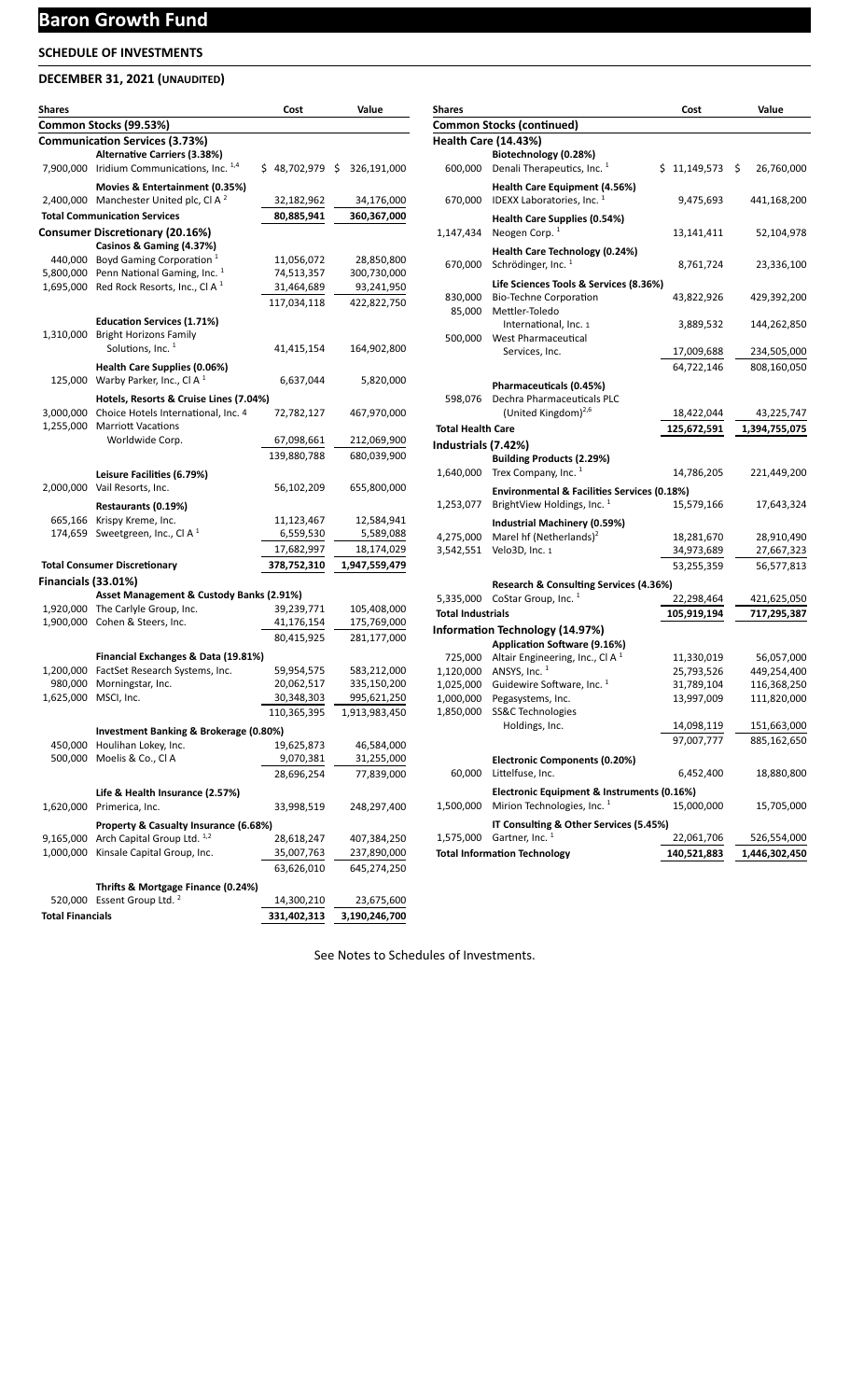## **Baron Growth Fund**

## **SCHEDULE OF INVESTMENTS**

#### **DECEMBER 31, 2021 (UNAUDITED)**

| <b>Shares</b>              |                                                   | Cost               | Value         |
|----------------------------|---------------------------------------------------|--------------------|---------------|
|                            | <b>Common Stocks (continued)</b>                  |                    |               |
| Real Estate (5.81%)        |                                                   |                    |               |
|                            | Diversified REITs (0.08%)                         |                    |               |
|                            | 200,000 American Assets Trust, Inc.               | \$<br>3,437,271 \$ | 7,506,000     |
|                            | <b>Office REITs (1.28%)</b>                       |                    |               |
| 3,700,000                  | Douglas Emmett, Inc.                              | 39,249,426         | 123,950,000   |
|                            | Specialized REITs (4.45%)                         |                    |               |
|                            | 750,000 Alexandria Real Estate                    |                    |               |
|                            | Equities, Inc. <sup>5</sup>                       | 26,054,963         | 167,220,000   |
| 5,400,000                  | Gaming and Leisure                                |                    |               |
|                            | Properties, Inc.                                  | 114,745,147        | 262,764,000   |
|                            |                                                   | 140,800,110        | 429,984,000   |
| <b>Total Real Estate</b>   |                                                   | 183,486,807        | 561,440,000   |
| <b>Total Common Stocks</b> |                                                   | 1,346,641,039      | 9,617,966,091 |
|                            | Private Convertible Preferred Stocks (0.42%)      |                    |               |
| Industrials (0.17%)        |                                                   |                    |               |
|                            | Electrical Components & Equipment (0.17%)         |                    |               |
|                            | 59,407,006 Northvolt AB, Series E                 |                    |               |
|                            | (Sweden) <sup>2,3,5,7</sup>                       | 9,374,989          | 16,566,178    |
| Materials (0.25%)          |                                                   |                    |               |
|                            | Fertilizers & Agricultural Chemicals (0.25%)      |                    |               |
|                            | 341,838 Farmers Business                          |                    |               |
|                            | Network, Inc., Series F <sup>1,3,5,7</sup>        | 11,300,002         | 19,211,296    |
|                            | 80,440 Farmers Business                           |                    |               |
|                            | Network, Inc., Series G <sup>1,3,5,7</sup>        | 5,000,000          | 4,582,667     |
| <b>Total Materials</b>     |                                                   | 16,300,002         | 23,793,963    |
|                            | <b>Total Private Convertible Preferred Stocks</b> | 25,674,991         | 40,360,141    |
| <b>Warrants (0.00%)</b>    |                                                   |                    |               |
|                            | <b>Consumer Discretionary (0.00%)</b>             |                    |               |
|                            | Hotels, Resorts & Cruise Lines (0.00%)            |                    |               |
|                            | 96,515 OneSpaWorld Holdings Ltd.                  |                    |               |
|                            | Warrants, Exp 3/19/2024 1,2,5                     | 0                  | 300,162       |

| <b>Principal Amount</b>                                | Cost            |           |     | Value           |
|--------------------------------------------------------|-----------------|-----------|-----|-----------------|
| Short Term Investments (0.02%)                         |                 |           |     |                 |
| \$1,755,887 Repurchase Agreement with                  |                 |           |     |                 |
| Fixed Income Clearing Corp.,                           |                 |           |     |                 |
| dated 12/31/2021, 0.00% due                            |                 |           |     |                 |
| 1/3/2022; Proceeds at                                  |                 |           |     |                 |
| maturity - \$1,755,887; (Fully                         |                 |           |     |                 |
| collateralized by \$1,764,500                          |                 |           |     |                 |
| U.S. Treasury Note, 1.625%                             |                 |           |     |                 |
| due 5/15/2031 Market                                   |                 |           |     |                 |
| value $-$ \$1,791,027) <sup>6</sup>                    |                 | 1,755,887 | \$. | 1,755,887       |
| Total Investments (99.97%)                             | \$1,374,071,917 |           |     | 9,660,382,281   |
| Cash and Other Assets Less Liabilities (0.03%)         |                 |           |     | 3,321,607       |
| <b>Net Assets</b>                                      |                 |           |     | \$9,663,703,888 |
| Retail Shares (Equivalent to \$116.15 per share        |                 |           |     |                 |
| based on 26,968,996 shares outstanding)                |                 |           |     | \$3,132,468,130 |
| Institutional Shares (Equivalent to \$121.65 per share |                 |           |     |                 |
| based on 51,693,254 shares outstanding)                |                 |           |     | \$6,288,594,795 |
| R6 Shares (Equivalent to \$121.66 per share            |                 |           |     |                 |
| based on 1,994,345 shares outstanding)                 |                 |           |     | 242,640,963     |

% Represents percentage of net assets.

1 Non-income producing securities.

2 Foreign corporation.

- 3 At December 31, 2021, the market value of restricted and fair valued securities amounted to \$40,360,141 or 0.42% of net assets. These securities are not deemed liquid. See Note 3 regarding Restricted Securities.
- 4 See Note 10 regarding "Affiliated" companies.

5 The Adviser has reclassified/classified certain securities in or out of this sub-industry. Such reclassifications/classifications are not supported by S&P or MSCI (unaudited).

6 Level 2 security. See Note 4 regarding Fair Value Measurements.

Level 3 security. See Note 4 regarding Fair Value Measurements.

All securities are Level 1, unless otherwise noted.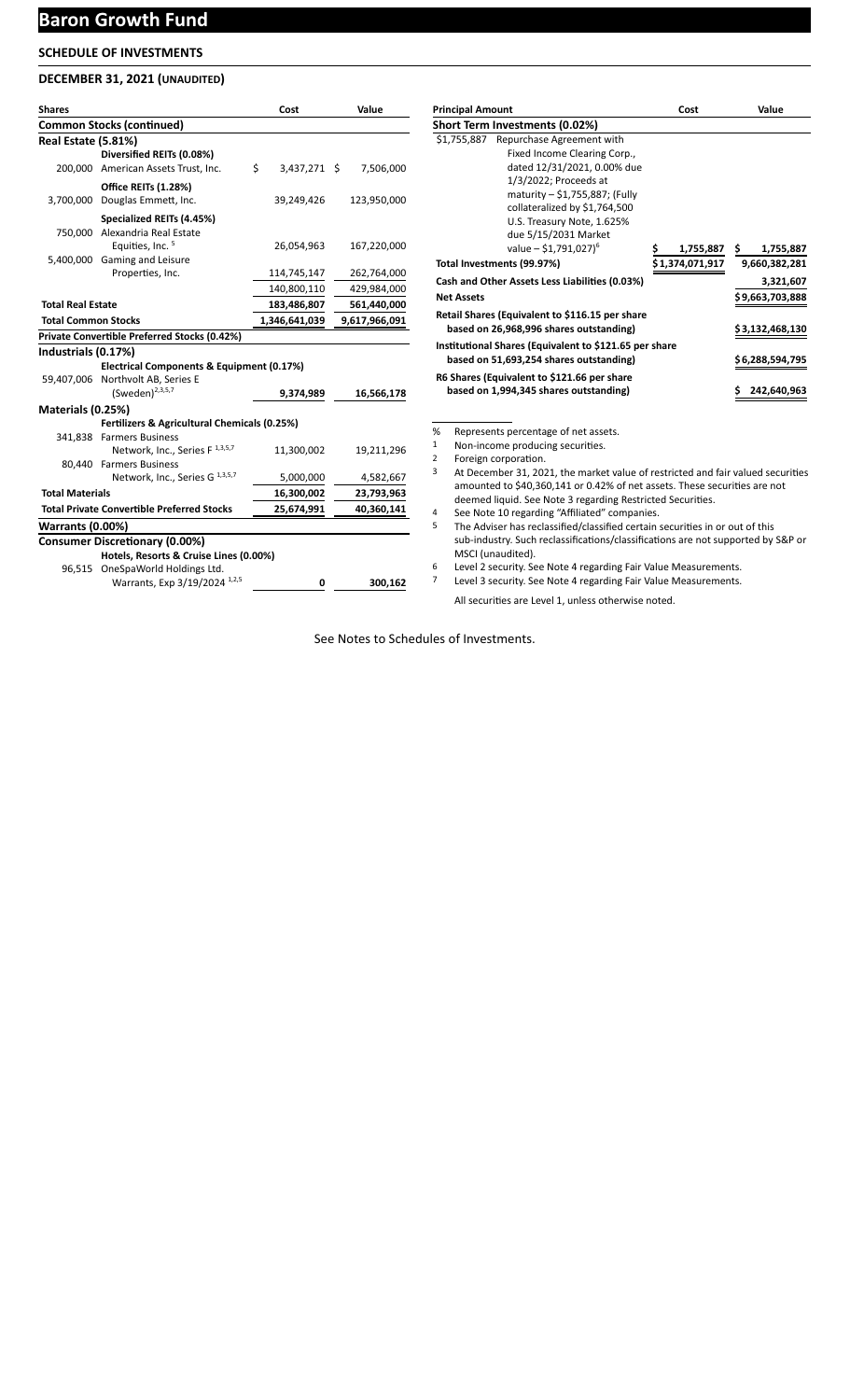# **Baron Small Cap Fund**

## **SCHEDULE OF INVESTMENTS**

## **DECEMBER 31, 2021 (UNAUDITED)**

| <b>Shares</b> |                                              | Cost          | Value        |
|---------------|----------------------------------------------|---------------|--------------|
|               | Common Stocks (97.57%)                       |               |              |
|               | <b>Communication Services (3.83%)</b>        |               |              |
|               | Cable & Satellite (1.39%)                    |               |              |
| 75,000        | Liberty Broadband                            |               |              |
|               | Corporation, Cl A $1$                        | \$<br>298,828 | \$12,067,500 |
| 200,000       | Liberty Broadband                            |               |              |
|               | Corporation, CI C $1$                        | 772,163       | 32,220,000   |
| 625,000       | Liberty Media Corp.-Liberty                  |               |              |
|               | SiriusXM, CI C 1                             | 1,322,731     | 31,781,250   |
|               |                                              | 2,393,722     | 76,068,750   |
|               | Movies & Entertainment (2.44%)               |               |              |
| 1,250,000     | Liberty Media Corporation-                   |               |              |
|               | Liberty Formula One, CI C $1$                | 22,521,105    | 79,050,000   |
| 225,000       | Madison Square Garden                        |               |              |
|               | Entertainment Corp. <sup>1</sup>             | 3,552,159     | 15,826,500   |
| 225,000       | Madison Square Garden                        |               |              |
|               | Sports Corp. 1                               | 8,416,556     | 39,089,250   |
|               |                                              | 34,489,820    | 133,965,750  |
|               | <b>Total Communication Services</b>          |               | 210,034,500  |
|               |                                              | 36,883,542    |              |
|               | <b>Consumer Discretionary (16.53%)</b>       |               |              |
|               | Auto Parts & Equipment (1.00%)               |               |              |
| 1,750,000     | Holley, Inc. $1$                             | 17,725,069    | 22,732,500   |
| 2,5000,000    | Holley, Inc. $1,3,7$                         | 25,000,000    | 32,350,000   |
|               |                                              | 42,725,069    | 55,082,500   |
|               | Casinos & Gaming (3.69%)                     |               |              |
| 925,000       | DraftKings, Inc., CI A <sup>1</sup>          | 11,844,047    | 25,409,750   |
| 1,025,000     | Penn National Gaming, Inc. <sup>1</sup>      | 18,170,393    | 53,146,250   |
| 2,250,000     | Red Rock Resorts, Inc., CI A                 | 56,514,491    | 123,772,500  |
|               |                                              | 86,528,931    | 202,328,500  |
|               |                                              |               |              |
|               | <b>Education Services (1.43%)</b>            |               |              |
| 625,000       | <b>Bright Horizons Family</b>                |               |              |
|               | Solutions, Inc. <sup>1</sup>                 | 19,174,147    | 78,675,000   |
|               | Home Improvement Retail (2.96%)              |               |              |
| 1,250,000     | Floor & Decor                                |               |              |
|               | Holdings, Inc., Cl A <sup>1</sup>            | 44,151,665    | 162,512,500  |
|               | Homebuilding (3.50%)                         |               |              |
| 1,375,000     | Installed Building Products, Inc.            | 73,961,325    | 192,115,000  |
|               |                                              |               |              |
|               | Hotels, Resorts & Cruise Lines (0.47%)       |               |              |
| 2,000,000     | Membership Collective                        |               |              |
|               | Group, Inc., Cl A $1$                        | 27,900,478    | 25,560,000   |
|               | Leisure Facilities (1.32%)                   |               |              |
| 800,000       | Planet Fitness, Inc., Cl A $1$               | 28,416,504    | 72,464,000   |
|               | Restaurants (1.41%)                          |               |              |
| 1,225,000     | The Cheesecake Factory, Inc. <sup>1</sup>    | 31,861,597    | 47,958,750   |
| 925,000       | Sweetgreen, Inc., CI A $1$                   | 34,565,263    | 29,600,000   |
|               |                                              |               |              |
|               |                                              | 66,426,860    | 77,558,750   |
|               | Specialized Consumer Services (0.75%)        |               |              |
| 1,350,000     | European Wax Center, Inc., CI A <sup>1</sup> | 26,254,833    | 40,972,500   |
|               | <b>Total Consumer Discretionary</b>          | 415,539,812   | 907,268,750  |

| <b>Shares</b>            |                                                                      | Cost                      | Value                    |
|--------------------------|----------------------------------------------------------------------|---------------------------|--------------------------|
|                          | <b>Common Stocks (continued)</b>                                     |                           |                          |
|                          | <b>Consumer Staples (1.13%)</b>                                      |                           |                          |
|                          | Packaged Foods & Meats (0.91%)                                       |                           |                          |
|                          | 3,150,000 UTZ Brands, Inc.                                           |                           | \$51,390,273\$50,242,500 |
|                          | Personal Products (0.22%)                                            |                           |                          |
|                          | 500,000 The Beauty Health Co. $1$                                    | 12,516,803                | 12,080,000               |
|                          | <b>Total Consumer Staples</b>                                        | 63,907,076                | 62,322,500               |
| Financials (5.28%)       |                                                                      |                           |                          |
|                          | Insurance Brokers (1.97%)                                            |                           |                          |
|                          | 3,000,000 BRP Group, Inc., Cl A <sup>1</sup>                         | 48,364,954                | 108,330,000              |
|                          | Investment Banking & Brokerage (1.18%)                               |                           |                          |
| 625,000                  | Houlihan Lokey, Inc.                                                 | 28,909,333                | 64,700,000               |
|                          |                                                                      |                           |                          |
| 490,000                  | Property & Casualty Insurance (2.13%)<br>Kinsale Capital Group, Inc. |                           | 116,566,100              |
|                          |                                                                      | 70,510,514<br>147,784,801 | 289,596,100              |
| <b>Total Financials</b>  |                                                                      |                           |                          |
|                          | <b>Health Care (13.70%)</b>                                          |                           |                          |
|                          | Health Care Equipment (5.46%)<br>1,000,000 Axonics, Inc. 1           | 35,459,918                |                          |
|                          | 300,000 CryoPort, Inc. 1                                             | 13,683,573                | 56,000,000<br>17,751,000 |
|                          | 185,000 DexCom, Inc. 1                                               | 2,453,785                 | 99,335,750               |
|                          | 80,000 IDEXX Laboratories, Inc. 1                                    | 1,106,353                 | 52,676,800               |
|                          | 320,000 Inspire Medical Systems, Inc. 1,5                            | 16,558,159                | 73,619,200               |
|                          |                                                                      | 69,261,788                | 299,382,750              |
|                          |                                                                      |                           |                          |
|                          | Health Care Supplies (0.38%)                                         |                           |                          |
|                          | 750,000 Figs, Inc., Cl A <sup>1</sup>                                | 19,269,865                | 20,670,000               |
|                          | Life Sciences Tools & Services (5.90%)                               |                           |                          |
|                          | 250,000 Guardant Health, Inc. 1,5                                    | 4,953,266                 | 25,005,000               |
| 700,000                  | ICON plc $^{1,2}$                                                    | 38,492,341                | 216,790,000              |
| 2,652,592                | MaxCyte, Inc. <sup>1</sup>                                           | 31,357,616                | 27,029,913               |
| 32,500                   | Mettler-Toledo International, Inc. 1                                 | 1,571,420                 | 55,159,325               |
|                          |                                                                      | 76,374,643                | 323,984,238              |
|                          | Managed Health Care (0.64%)                                          |                           |                          |
| 800,000                  | HealthEquity, Inc. <sup>1</sup>                                      | 13,208,487                | 35,392,000               |
|                          | Pharmaceuticals (1.32%)                                              |                           |                          |
|                          | 1,000,000 Dechra Pharmaceuticals PLC                                 |                           |                          |
|                          | (United Kingdom) <sup>2,6</sup>                                      | 28,027,985                | 72,274,673               |
| <b>Total Health Care</b> |                                                                      | 206,142,768               | 751,703,661              |
| Industrials (24.80%)     |                                                                      |                           |                          |
|                          | Aerospace & Defense (3.28%)                                          |                           |                          |
|                          | 2,350,000 Kratos Defense & Security                                  |                           |                          |
|                          | Solutions, Inc. <sup>1</sup>                                         | 35,335,984                | 45,590,000               |
| 1,000,000                | Mercury Systems, Inc. <sup>1</sup>                                   | 25,872,953                | 55,060,000               |
| 125,000                  | TransDigm Group, Inc. <sup>1</sup>                                   | 0                         | 79,535,000               |
|                          |                                                                      | 61,208,937                | 180,185,000              |
|                          | <b>Building Products (3.45%)</b>                                     |                           |                          |
| 1,090,609                | The AZEK Co., Inc. 1                                                 | 25,084,007                | 50,429,760               |
| 3,250,000                | Janus International Group, Inc. <sup>1</sup>                         | 33,207,050                | 40,690,000               |
| 725,000                  | Trex Company, Inc. <sup>1</sup>                                      | 27,101,408                | 97,896,750               |
|                          |                                                                      | 85,392,465                | 189,016,510              |
|                          | <b>Diversified Support Services (1.13%)</b>                          |                           |                          |
| 1,850,000                | Driven Brands Holdings, Inc. <sup>1</sup>                            | 45,803,401                | 62,197,000               |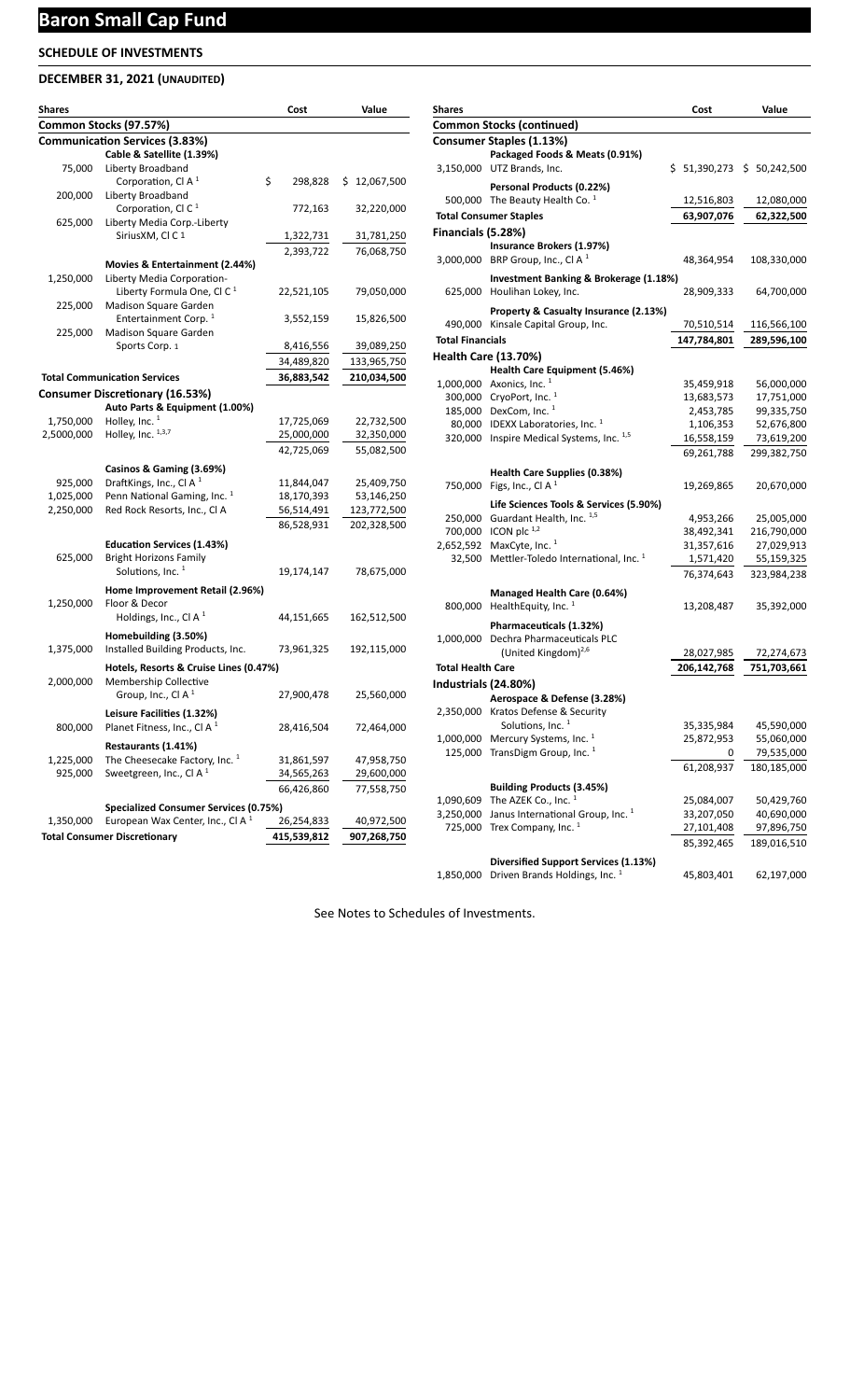## **Baron Small Cap Fund**

## **SCHEDULE OF INVESTMENTS**

### **DECEMBER 31, 2021 (UNAUDITED)**

| Shares                   |                                                            | Cost         | Value            |
|--------------------------|------------------------------------------------------------|--------------|------------------|
|                          | <b>Common Stocks (continued)</b>                           |              |                  |
|                          | Industrials (continued)                                    |              |                  |
|                          | Electrical Components & Equipment (3.40%)                  |              |                  |
| 1,250,000                | Shoals Technologies                                        |              |                  |
|                          | Group, Inc., Cl A $1$                                      | \$34,072,579 | \$<br>30,375,000 |
| 6,250,000                | Vertiv Holdings Co.                                        | 61,620,882   | 156,062,500      |
|                          |                                                            | 95,693,461   | 186,437,500      |
|                          | Environmental & Facilities Services (1.18%)                |              |                  |
| 475,000                  | Waste Connections, Inc. <sup>2</sup>                       | 20,741,667   | 64,728,250       |
|                          | Human Resource & Employment Services (4.42%)               |              |                  |
| 1,550,000                | ASGN, $Inc.$ <sup>1</sup>                                  | 34,021,695   | 191,270,000      |
| 2,695,760                | First Advantage Corp. <sup>1</sup>                         | 45,099,839   | 51,327,270       |
|                          |                                                            | 79,121,534   | 242,597,270      |
|                          |                                                            |              |                  |
|                          | Industrial Machinery (2.23%)                               |              |                  |
| 500,000                  | John Bean Technologies Corp.                               | 42,775,112   | 76,780,000       |
| 225,000                  | RBC Bearings, Incorporated <sup>1</sup>                    | 24,593,639   | 45,443,250       |
|                          |                                                            | 67,368,751   | 122,223,250      |
|                          | Research & Consulting Services (1.71%)                     |              |                  |
| 4,000,000                | Clarivate Plc <sup>1,2</sup>                               | 44,078,832   | 94,080,000       |
|                          |                                                            |              |                  |
|                          | Trading Companies & Distributors (4.00%)                   |              |                  |
| 3,500,000                | Hillman Solutions Corp. 1,5                                | 40,451,651   | 37,625,000       |
| 750,000                  | SiteOne Landscape Supply, Inc. <sup>1</sup>                | 17,970,317   | 181,710,000      |
|                          |                                                            | 58,421,968   | 219,335,000      |
| <b>Total Industrials</b> |                                                            | 557,831,016  | 1,360,799,780    |
|                          | <b>Information Technology (26.25%)</b>                     |              |                  |
|                          | Application Software (11.09%)                              |              |                  |
| 750,000                  | Altair Engineering, Inc., Cl A $1$                         | 11,935,619   | 57,990,000       |
| 800,000                  | Aspen Technology, Inc. <sup>1</sup>                        | 29,983,938   | 121,760,000      |
| 850,000                  | Ceridian HCM Holding, Inc. <sup>1</sup>                    | 23,711,721   | 88,791,000       |
| 700,000                  | <b>Clearwater Analytics</b>                                |              |                  |
|                          | Holdings, Inc., Cl A $1$                                   | 15,104,407   | 16,086,000       |
| 6,886,792                | E2open Parent Holdings, Inc. <sup>1</sup>                  | 70,859,467   | 77,545,278       |
| 1,225,000                | Guidewire Software, Inc. <sup>1</sup>                      | 31,269,359   | 139,074,250      |
| 4,000,000                | SmartRent, Inc. 1,5                                        | 44,329,709   | 38,720,000       |
| 750,000                  | The Trade Desk, Inc., Cl A $1$                             | 2,662,500    | 68,730,000       |
|                          |                                                            | 229,856,720  | 608,696,528      |
|                          | Data Processing & Outsourced Services (3.55%)              |              |                  |
| 750,000                  | Nuvei Corp., (Canada) 144A 1,2                             | 20,780,312   | 48,735,000       |
| 3,500,000                | Paya Holdings, Inc., Cl A <sup>1</sup>                     | 36,561,335   | 22,190,000       |
| 3,500,000                | Repay Holdings Corporation <sup>1</sup>                    | 30,228,850   | 63,945,000       |
| 250.000                  | Shift4 Payments, Inc., Cl A $1$                            | 5,750,000    | 14,482,500       |
|                          | 325,000 WEX, Inc. <sup>1</sup>                             | 13,547,002   | 45,626,750       |
|                          |                                                            | 106,867,499  | 194,979,250      |
|                          |                                                            |              |                  |
|                          | Electronic Equipment & Instruments (1.70%)<br>Cognex Corp. |              |                  |
| 1,200,000                |                                                            | 9,420,069    | 93,312,000       |
|                          | Internet Services & Infrastructure (0.86%)                 |              |                  |
| 300,000                  | Wix.com Ltd. 1,2                                           | 15,501,799   | 47,337,000       |
|                          | IT Consulting & Other Services (8.84%)                     |              |                  |
| 750,000                  | Endava plc, ADR 1,2                                        | 23,557,249   | 125,940,000      |
| 875,000                  | Gartner, Inc. <sup>1</sup>                                 | 12,606,753   | 292,530,000      |
| 1,750,000                | Grid Dynamics Holdings, Inc. <sup>1</sup>                  | 17,114,054   | 66,447,500       |
|                          |                                                            | 53,278,056   | 484,917,500      |

| <b>Shares</b>              |                                                                                                                                                                                                                                                                                                    | Cost            | Value            |
|----------------------------|----------------------------------------------------------------------------------------------------------------------------------------------------------------------------------------------------------------------------------------------------------------------------------------------------|-----------------|------------------|
|                            | <b>Common Stocks (continued)</b>                                                                                                                                                                                                                                                                   |                 |                  |
|                            | <b>Information Technology (continued)</b>                                                                                                                                                                                                                                                          |                 |                  |
|                            | Systems Software (0.21%)                                                                                                                                                                                                                                                                           |                 |                  |
|                            | 300,000 Jamf Holding Corp. $1,5$                                                                                                                                                                                                                                                                   | \$<br>8,290,141 | \$<br>11,403,000 |
|                            | <b>Total Information Technology</b>                                                                                                                                                                                                                                                                | 423,214,284     | 1,440,645,278    |
| Materials (2.78%)          |                                                                                                                                                                                                                                                                                                    |                 |                  |
| 700,000                    | Metal & Glass Containers (0.94%)<br>Berry Global Group, Inc. <sup>1</sup>                                                                                                                                                                                                                          | 11,052,147      | 51,646,000       |
|                            | <b>Specialty Chemicals (1.84%)</b>                                                                                                                                                                                                                                                                 |                 |                  |
|                            | 1,800,000 Avient Corp.                                                                                                                                                                                                                                                                             | 57,431,587      | 100,710,000      |
| <b>Total Materials</b>     |                                                                                                                                                                                                                                                                                                    | 68,483,734      | 152,356,000      |
| <b>Real Estate (3.27%)</b> |                                                                                                                                                                                                                                                                                                    |                 |                  |
|                            | Specialized REITs (3.27%)                                                                                                                                                                                                                                                                          |                 |                  |
|                            | 2,500,000 Americold Realty Trust <sup>5</sup>                                                                                                                                                                                                                                                      | 51,727,682      | 81,975,000       |
|                            | 250,000 SBA Communications Corp.                                                                                                                                                                                                                                                                   | 1,006,881       | 97,255,000       |
| <b>Total Real Estate</b>   |                                                                                                                                                                                                                                                                                                    | 52,734,563      | 179,230,000      |
| <b>Total Common Stocks</b> |                                                                                                                                                                                                                                                                                                    | 1,972,521,596   | 5,353,956,569    |
| <b>Principal Amount</b>    |                                                                                                                                                                                                                                                                                                    |                 |                  |
|                            | Short Term Investments (2.12%)                                                                                                                                                                                                                                                                     |                 |                  |
| \$116,509,485              | Repurchase Agreement with<br><b>Fixed Income Clearing</b><br>Corp., dated 12/31/2021,<br>0.00% due 1/3/2022;<br>Proceeds at<br>maturity - \$116,509,485;<br>(Fully collateralized by<br>\$119,638,900 U.S. Treasury<br>Bond, 1.875% due<br>2/15/2041 Market<br>value - \$118,839,742) <sup>6</sup> | 116,509,485     | 116,509,485      |
| Total Investments (99.69%) |                                                                                                                                                                                                                                                                                                    | \$2,089,031,081 | 5,470,466,054    |
|                            | Cash and Other Assets Less Liabilities (0.31%)                                                                                                                                                                                                                                                     |                 | 16,783,908       |
| <b>Net Assets</b>          |                                                                                                                                                                                                                                                                                                    |                 | \$5,487,249,962  |
|                            | Retail Shares (Equivalent to \$37.84 per share<br>based on 49,278,563 shares outstanding)<br>Institutional Shares (Equivalent to \$40.43 per share                                                                                                                                                 |                 | \$ 1,864,795,651 |
|                            | based on 82,331,487 shares outstanding)                                                                                                                                                                                                                                                            |                 | \$3,328,631,203  |
| %                          | R6 Shares (Equivalent to \$40.41 per share<br>based on 7,270,281 shares outstanding)<br>Represents percentage of net assets.                                                                                                                                                                       |                 | 293,823,108      |

1 Non-income producing securities.

Foreign corporation.<br>
2 Foreign corporation.<br>
2 At December 31, 2021, the market value of restricted and fair valued securities<br>
2 amounted to \$32,350,000 or 0.59% of net assets. This security is not deemed<br>
1 Squid. See N

sub-industry. Such reclassifications/classifications are not supported by S&P or<br>MSCI (unaudited).<br>6 Level 2 security. See Note 4 regarding Fair Value Measurements.<br>7 Level 3 security. See Note 4 regarding Fair Value Measu

ADR American Depositary Receipt.<br>
144A Security is exempt from registration pursuant to Rule 144A under the<br>
Securities Act of 1933. This security may be resold in transactions that are<br>
exempt from registration, normally \$48,735,000 or 0.89% of net assets.

All securities are Level 1, unless otherwise noted.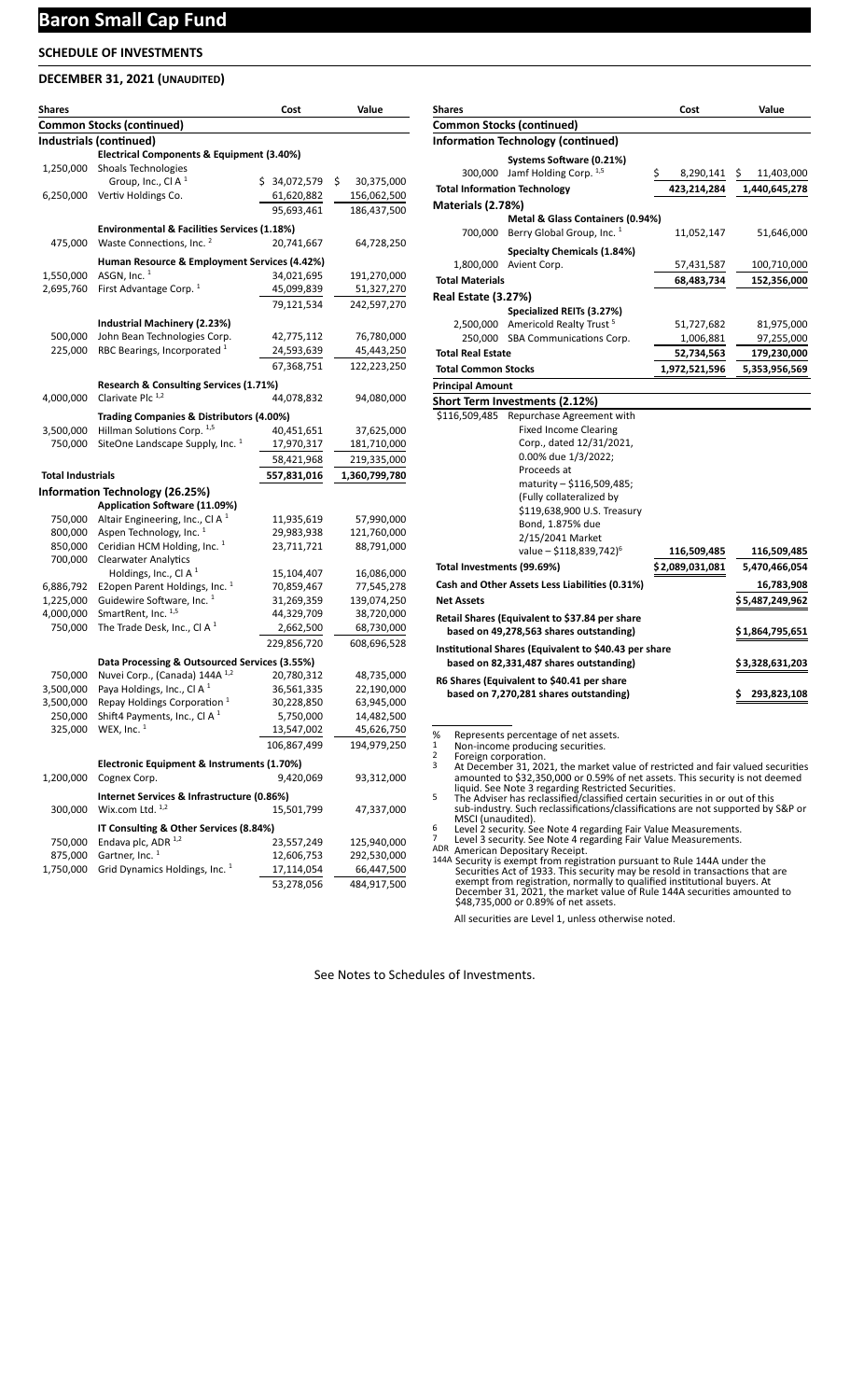## **DECEMBER 31, 2021 (UNAUDITED)**

| <b>Shares</b>      |                                                                               | Cost        | Value                        |
|--------------------|-------------------------------------------------------------------------------|-------------|------------------------------|
|                    | Common Stocks (93.67%)                                                        |             |                              |
|                    | <b>Communication Services (16.64%)</b>                                        |             |                              |
|                    | Advertising (0.64%)                                                           |             |                              |
|                    | 1,600,000 Innovid Corp (formerly, ION                                         |             |                              |
|                    | Acquisition Corp. 2 Ltd.) $1$                                                 |             | $$16,000,000$$ \$ 10,640,000 |
|                    | Interactive Home Entertainment (1.67%)                                        |             |                              |
|                    | 129,000 Electronic Arts, Inc.                                                 | 15,273,979  | 17,015,100                   |
|                    | 60,500 Take-Two Interactive Software, Inc. <sup>1</sup>                       | 7,766,320   | 10,752,060                   |
|                    |                                                                               | 23,040,299  | 27,767,160                   |
|                    | Interactive Media & Services (12.09%)                                         |             |                              |
| 39,550             | Alphabet, Inc., Cl C <sup>1</sup>                                             | 53,222,693  | 114,441,484                  |
| 771,800            | Nextdoor Holdings, Inc. (formerly,                                            |             |                              |
|                    | Khosla Ventures                                                               |             |                              |
|                    | Acquisition Co. II, Cl A) <sup>1</sup>                                        | 7,855,228   | 6,089,502                    |
| 473,000            | Snap, Inc., Cl A <sup>1</sup>                                                 | 8,695,816   | 22,245,190                   |
| 311,272            | Tripadvisor, Inc. <sup>1</sup>                                                | 9,934,623   | 8,485,275                    |
| 778,369            | ZoomInfo Technologies Inc., CI A <sup>1</sup>                                 | 25,572,629  | 49,971,290                   |
|                    |                                                                               | 105,280,989 | 201,232,741                  |
|                    | Movies & Entertainment (2.24%)                                                |             |                              |
|                    | 650,000 Endeavor Group                                                        |             |                              |
|                    | Holdings, Inc., Cl A $1$                                                      | 15,600,000  | 22,678,500                   |
|                    | 24,425 Netflix, Inc. 1                                                        | 3,966,732   | 14,714,597                   |
|                    |                                                                               | 19,566,732  | 37,393,097                   |
|                    | <b>Total Communication Services</b>                                           | 163,888,020 | 277,032,998                  |
|                    | <b>Consumer Discretionary (15.55%)</b>                                        |             |                              |
|                    | <b>Automobile Manufacturers (9.99%)</b>                                       |             |                              |
|                    | 506,829 Rivian Automotive, Inc., Cl A <sup>1</sup>                            | 39,532,662  | 52,553,099                   |
|                    | 606,300 Rivian Automotive, Inc., CI A 1,3,6                                   | 12,000,006  | 59,429,526                   |
|                    | 51,400 Tesla, Inc. <sup>1</sup>                                               | 1,934,130   | 54,318,492                   |
|                    |                                                                               | 53,466,798  | 166,301,117                  |
|                    | Internet & Direct Marketing Retail (5.56%)                                    |             |                              |
|                    | 24,275 Amazon.com, Inc. $1$                                                   | 29,742,115  | 80,941,103                   |
|                    | 8,529 MercadoLibre, Inc. 1                                                    | 4,838,488   | 11,500,504                   |
|                    |                                                                               | 34,580,603  | 92,441,607                   |
|                    | <b>Total Consumer Discretionary</b>                                           |             |                              |
|                    |                                                                               | 88,047,401  | 258,742,724                  |
| Financials (0.75%) |                                                                               |             |                              |
|                    | <b>Consumer Finance (0.75%)</b><br>790,099 SoFi Technologies, Inc. 1          | 7,900,990   | 12,491,465                   |
|                    |                                                                               |             |                              |
|                    | <b>Health Care (12.65%)</b>                                                   |             |                              |
|                    | Biotechnology (5.05%)<br>108,639 argenx SE, ADR $^{1,2}$                      | 11,575,600  | 38,044,291                   |
| 466,600            | Arrowhead Pharmaceuticals, Inc. 1                                             | 20,192,188  | 30,935,580                   |
| 102,500            | Mirati Therapeutics, Inc. <sup>1</sup>                                        | 16,802,664  | 15,035,725                   |
|                    |                                                                               | 48,570,452  | 84,015,596                   |
|                    |                                                                               |             |                              |
|                    | Health Care Equipment (3.54%)                                                 |             |                              |
| 131,100            | Edwards Lifesciences Corp. <sup>1</sup>                                       | 7,561,453   | 16,984,005                   |
| 51,705             | Intuitive Surgical, Inc. <sup>1</sup><br>Shockwave Medical, Inc. <sup>1</sup> | 7,296,036   | 18,577,607                   |
| 131,100            |                                                                               | 6,501,123   | 23,379,063                   |
|                    |                                                                               | 21,358,612  | 58,940,675                   |
|                    | Health Care Supplies (0.93%)                                                  |             |                              |
| 560,779            | Figs, Inc., Cl A <sup>1</sup>                                                 | 17,645,068  | 15,455,069                   |

| <b>Shares</b>                    |                                               | Cost            | Value           |  |  |
|----------------------------------|-----------------------------------------------|-----------------|-----------------|--|--|
| <b>Common Stocks (continued)</b> |                                               |                 |                 |  |  |
|                                  | <b>Health Care (continued)</b>                |                 |                 |  |  |
|                                  | Life Sciences Tools & Services (3.13%)        |                 |                 |  |  |
| 50,419                           | 10X Genomics, Inc., Cl A $1$                  | \$<br>3,006,785 | \$<br>7,510,414 |  |  |
| 282,500                          | CareDx, Inc. 1,4                              | 10,217,675      | 12,848,100      |  |  |
| 90,637                           | Guardant Health, Inc. 1,4                     | 9,050,217       | 9,065,513       |  |  |
| 23,715                           | Illumina, Inc. $1$                            | 3,409,443       | 9,022,135       |  |  |
| 146,086                          | Natera, Inc. 1,4                              | 16,716,415      | 13,642,971      |  |  |
|                                  |                                               | 42,400,535      | 52,089,133      |  |  |
| <b>Total Health Care</b>         |                                               | 129,974,667     | 210,500,473     |  |  |
| Industrials (2.63%)              |                                               |                 |                 |  |  |
|                                  | Aerospace & Defense (0.80%)                   |                 |                 |  |  |
| 682.969                          | Kratos Defense & Security                     |                 |                 |  |  |
|                                  | Solutions, Inc. <sup>1</sup>                  | 11,162,207      | 13,249,599      |  |  |
|                                  |                                               |                 |                 |  |  |
|                                  | Industrial Machinery (0.33%)                  |                 |                 |  |  |
| 710,220                          | Velo3D, Inc. $1$                              | 6,824,624       | 5,546,818       |  |  |
|                                  | Research & Consulting Services (1.50%)        |                 |                 |  |  |
| 315,330                          | CoStar Group, Inc. 1                          | 12,772,623      | 24,920,530      |  |  |
| <b>Total Industrials</b>         |                                               | 30,759,454      | 43,716,947      |  |  |
|                                  | <b>Information Technology (44.73%)</b>        |                 |                 |  |  |
|                                  | Application Software (13.99%)                 |                 |                 |  |  |
| 23,700                           | Adobe, Inc. 1                                 | 4,199,063       | 13,439,322      |  |  |
| 49,000                           | Atlassian Corp. PLC, Cl A <sup>1,2</sup>      | 11,935,490      | 18,683,210      |  |  |
| 383,070                          | Ceridian HCM Holding, Inc. 1                  | 28,971,891      | 40,015,492      |  |  |
| 129,566                          | Gitlab, Inc., Cl A <sup>1,4</sup>             | 9,976,582       | 11,272,242      |  |  |
| 232,100                          | Guidewire Software, Inc. <sup>1</sup>         | 11,878,404      | 26,350,313      |  |  |
| 25,000                           | HubSpot, Inc. <sup>1</sup>                    | 13,504,652      | 16,478,750      |  |  |
| 108,100                          | RingCentral, Inc., Cl A $1$                   | 20,153,567      | 20,252,535      |  |  |
| 39,500                           | ServiceNow, Inc. 1,4                          | 9,588,431       | 25,639,845      |  |  |
| 1,085,783                        | SimilarWeb Ltd. 1,2                           | 19,098,449      | 19,446,374      |  |  |
| 152,410                          | The Trade Desk, Inc., CI A $1$                | 2,846,756       | 13,966,852      |  |  |
| 100,400                          | Workday, Inc., Cl A <sup>1</sup>              | 24,832,945      | 27,427,272      |  |  |
|                                  |                                               | 156,986,230     | 232,972,207     |  |  |
|                                  | Data Processing & Outsourced Services (5.74%) |                 |                 |  |  |
| 3,000                            | Adyen N.V.,                                   |                 |                 |  |  |
|                                  | (Netherlands), 144A 1,2,5                     | 2,422,754       | 7,874,999       |  |  |
| 59,000                           | Block, Inc. (formerly,                        |                 |                 |  |  |
|                                  | Square, Inc.), Cl A <sup>1</sup>              | 11,540,837      | 9,529,090       |  |  |
| 69,800                           | MasterCard Incorporated, Cl A                 | 15,595,187      | 25,080,536      |  |  |
| 115,200                          | PayPal Holdings, Inc. <sup>1</sup>            | 16,572,834      | 21,724,416      |  |  |
| 144,300                          | Visa, Inc., Cl A                              | 23,990,037      | 31,271,253      |  |  |
|                                  |                                               | 70,121,649      | 95,480,294      |  |  |
|                                  |                                               |                 |                 |  |  |
|                                  | Electronic Equipment & Instruments (1.09%)    |                 |                 |  |  |
| 345,133                          | PAR Technology Corp. <sup>1</sup>             | 14,931,208      | 18,212,669      |  |  |
|                                  | Internet Services & Infrastructure (1.92%)    |                 |                 |  |  |
| 199,677                          | GDS Holdings Limited, ADR 1,2                 | 9,243,659       | 9,416,767       |  |  |
| 8,700                            | Shopify, Inc., Cl A <sup>1,2</sup>            | 12,256,456      | 11,983,293      |  |  |
| 67,043                           | Wix.com Ltd. 1,2                              | 3,803,923       | 10,578,715      |  |  |
|                                  |                                               | 25,304,038      | 31,978,775      |  |  |
|                                  | IT Consulting & Other Services (4.42%)        |                 |                 |  |  |
| 191,368                          | Endava plc, ADR 1,2                           | 6,240,927       | 32,134,514      |  |  |
| 124,087                          |                                               |                 |                 |  |  |
|                                  | Gartner, Inc.                                 | 5,794,586       | 41,484,766      |  |  |
|                                  |                                               | 12,035,513      | 73,619,280      |  |  |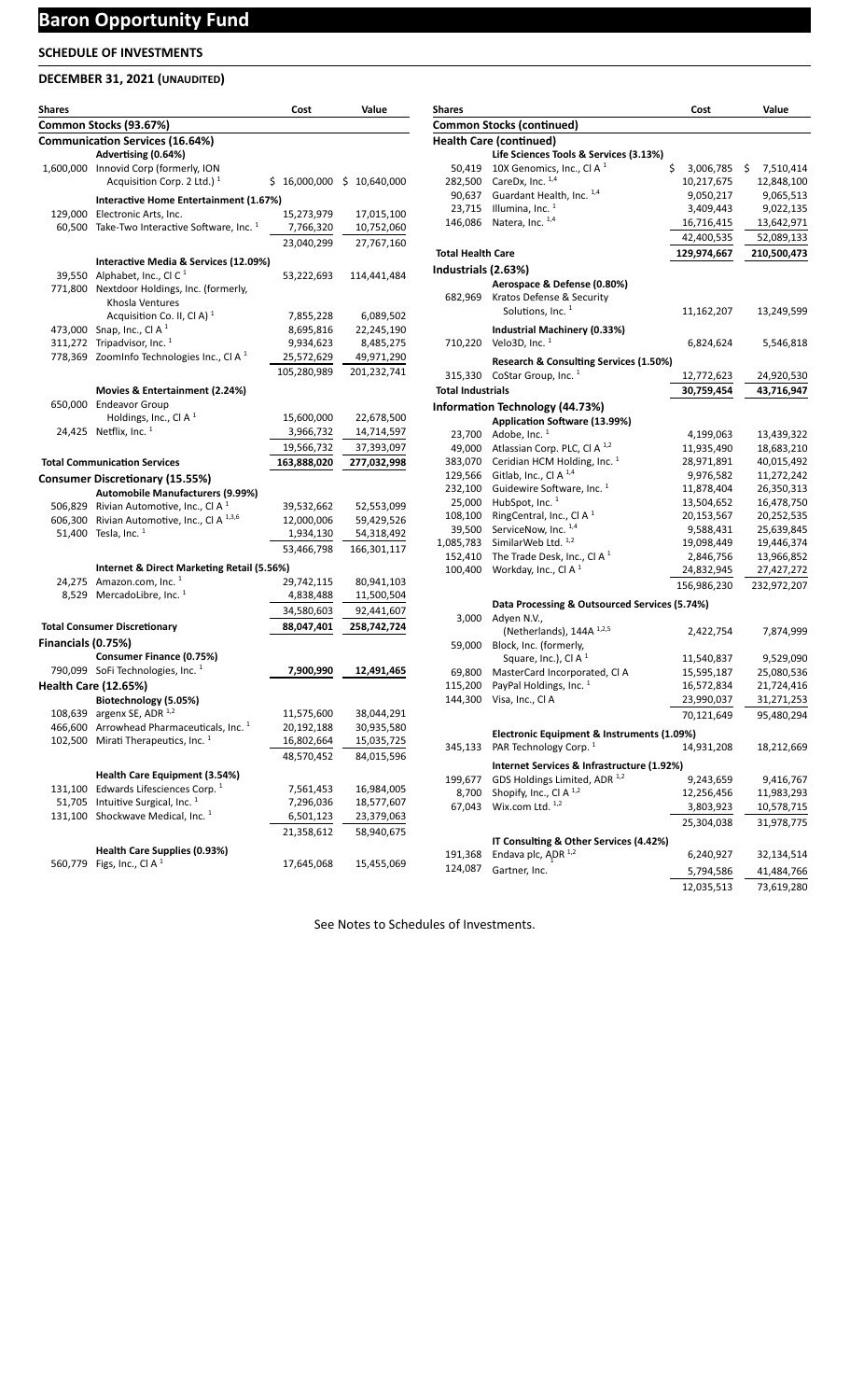## **Baron Opportunity Fund**

## **SCHEDULE OF INVESTMENTS**

### **DECEMBER 31, 2021 (UNAUDITED)**

| Shares                     |                                                     | Cost         | Value            |
|----------------------------|-----------------------------------------------------|--------------|------------------|
|                            | <b>Common Stocks (continued)</b>                    |              |                  |
|                            | <b>Information Technology (continued)</b>           |              |                  |
|                            | Semiconductors (5.43%)                              |              |                  |
| 1,770,000                  | indie Semiconductor, Inc., Cl A <sup>1</sup>        | \$17,169,776 | Ŝ.<br>21,222,300 |
| 720,000                    | Navitas Semiconductor Corp.                         |              |                  |
|                            | (formerly, Live Oak Acquisition                     |              |                  |
|                            | Corp. II, Cl A) $1$                                 | 8,324,990    | 12,247,200       |
| 193,400                    | <b>NVIDIA Corp.</b>                                 | 16,952,127   | 56,880,874       |
|                            |                                                     | 42,446,893   | 90,350,374       |
|                            | Systems Software (12.14%)                           |              |                  |
| 66,723                     | Crowdstrike Holdings, Inc., Cl A <sup>1</sup>       | 4,099,048    | 13,661,535       |
| 123,356                    | HashiCorp, Inc. CL A <sup>1,4</sup>                 | 9,868,480    | 11,230,330       |
| 493,900                    | Microsoft Corporation                               | 78,400,719   | 166,108,448      |
| 32,508                     | Snowflake, Inc., Cl A <sup>1,4</sup>                | 3,900,960    | 11,012,085       |
|                            |                                                     | 96,269,207   | 202,012,398      |
|                            | <b>Total Information Technology</b>                 | 418,094,738  | 744,625,997      |
| <b>Real Estate (0.72%)</b> |                                                     |              |                  |
|                            | Specialized REITs (0.72%)                           |              |                  |
|                            | 14,225 Equinix, Inc.                                | 2,122,124    | 12,032,074       |
| <b>Total Common Stocks</b> |                                                     | 840,787,394  | 1,559,142,678    |
|                            | Private Common Stocks (0.46%)                       |              |                  |
| Industrials (0.46%)        |                                                     |              |                  |
| 10,502                     | <b>Space Exploration</b>                            |              |                  |
|                            | Technologies Corp., Cl A 1,3,4,6                    | 4,607,169    | 5,833,966        |
| 3,189                      | Space Exploration                                   |              |                  |
|                            | Technologies Corp., Cl C $^{1,3,4,6}$               | 1,392,972    | 1,771,522        |
|                            | <b>Total Private Common Stocks</b>                  | 6,000,141    | 7,605,488        |
|                            | <b>Private Convertible Preferred Stocks (0.74%)</b> |              |                  |
| Materials (0.74%)          |                                                     |              |                  |
|                            | Fertilizers & Agricultural Chemicals (0.74%)        |              |                  |
| 219,321                    | Farmers Business Network, Inc.,                     |              |                  |
|                            | Series $F$ <sup>1,3,4,6</sup>                       | 7,250,007    | 12,325,840       |
|                            | Private Preferred Stocks (1.04%)                    |              |                  |
| Industrials (1.04%)        |                                                     |              |                  |
|                            | Aerospace & Defense (0.62%)                         |              |                  |
| 18,519                     | Space Exploration                                   |              |                  |
|                            | Technologies Corp., Cl N 1,3,4,6                    | 5,000,130    | 10,287,490       |
|                            |                                                     |              |                  |
|                            | <b>Trucking (0.42%)</b>                             |              |                  |
| 266,956                    | GM Cruise Holdings, Cl G <sup>1,3,4,6</sup>         | 7,034,290    | 7,010,264        |
|                            | <b>Total Private Preferred Stocks</b>               | 12,034,420   | 17,297,754       |

| <b>Principal Amount</b>                               | Cost          | Value             |
|-------------------------------------------------------|---------------|-------------------|
| Short Term Investments (3.67%)                        |               |                   |
| Repurchase Agreement with<br>\$61,152,495             |               |                   |
| Fixed Income Clearing Corp.,                          |               |                   |
| dated 12/31/2021, 0.00% due                           |               |                   |
| 1/3/2022; Proceeds at                                 |               |                   |
| maturity - \$61,152,495; (Fully                       |               |                   |
| collateralized by \$61,451,700                        |               |                   |
| U.S. Treasury Note, 1.625%                            |               |                   |
| due 5/15/2031 Market value -                          |               |                   |
| \$62.375.560) <sup>5</sup>                            | 61,152,495 \$ | 61,152,495        |
| Total Investments (99.58%)                            | \$927,224,457 | 1.657.524.255     |
| Cash and Other Assets Less Liabilities (0.42%)        |               | 7,055,046         |
| <b>Net Assets</b>                                     |               | \$1,664,579,301   |
| Retail Shares (Equivalent to \$41.36 per share        |               |                   |
| based on 21,155,772 shares outstanding)               |               | 874,926,916       |
| Institutional Shares (Equivalent to \$43.82 per share |               |                   |
| based on 17,168,236 shares outstanding)               |               | \$<br>752,230,307 |
| R6 Shares (Equivalent to \$43.87 per share            |               |                   |
| based on 853,030 shares outstanding)                  |               | \$<br>37,422,078  |

% Represents percentage of net assets.

1 Non-income producing securities.

- 2 Foreign corporation.
- 3 At December 31, 2021, the market value of restricted and fair valued securities amounted to \$96,658,608 or 5.81% of net assets. These securities are not deemed liquid. See Note 3 regarding Restricted Securities.
- 4 The Adviser has reclassified/classified certain securities in or out of this subindustry. Such reclassifications/classifications are not supported by S&P or MSCI (unaudited).
- 5 Level 2 security. See Note 4 regarding Fair Value Measurements.
- 6 Level 3 security. See Note 4 regarding Fair Value Measurements.

ADR American Depositary Receipt.

144A Security is exempt from registration pursuant to Rule 144A under the Securities Act of 1933. This security may be resold in transactions that are exempt from registration, normally to qualified institutional buyers. At December 31, 2021, the market value of Rule 144A security amounted to \$7,874,999 or 0.47% of net assets.

All securities are Level 1, unless otherwise noted.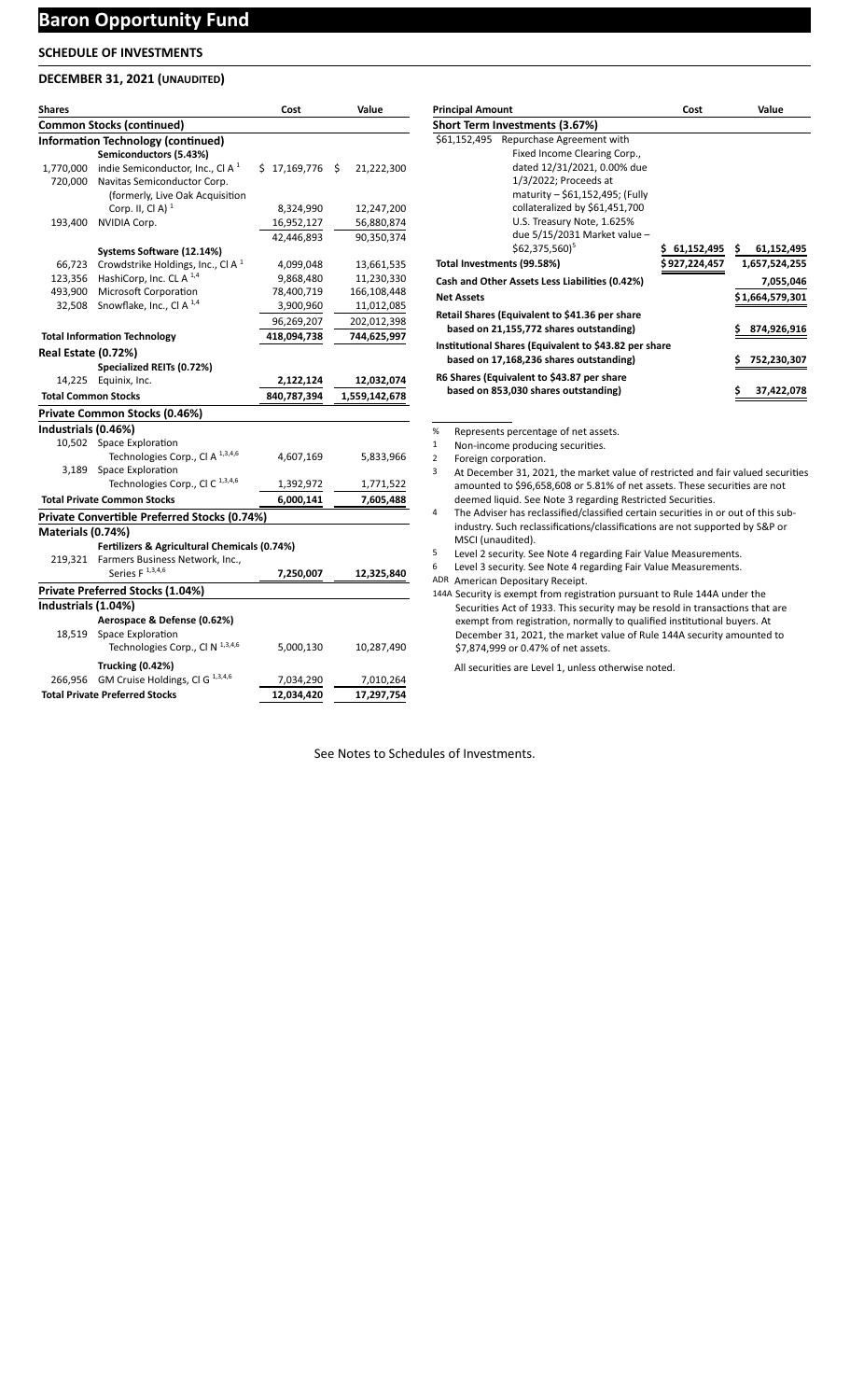## **DECEMBER 31, 2021 (UNAUDITED)**

| Shares                   |                                                                        | Cost         | Value             |
|--------------------------|------------------------------------------------------------------------|--------------|-------------------|
|                          | Common Stocks (98.12%)                                                 |              |                   |
|                          | <b>Communication Services (14.91%)</b>                                 |              |                   |
|                          | Interactive Home Entertainment (1.48%)                                 |              |                   |
| 55,966                   | Sea Ltd. (Singapore), ADR <sup>1,2</sup>                               | \$17,651,963 | 12,520,154<br>\$. |
|                          | Interactive Media & Services (13.43%)                                  |              |                   |
|                          | 11,490 Alphabet, Inc., Cl A                                            | 17,696,238   | 33,286,989        |
|                          | 10,283 Alphabet, Inc., Cl C <sup>1</sup>                               | 4,420,382    | 29,754,786        |
| 86,211                   | Meta Platforms Inc. (formerly,                                         |              |                   |
|                          | Facebook, Inc.), Cl A <sup>1</sup>                                     | 7,852,035    | 28,997,070        |
| 333,246                  | Zoominfo Technologies Inc., Cl A $1$                                   | 11,356,471   | 21,394,393        |
|                          |                                                                        | 41,325,126   | 113,433,238       |
|                          | <b>Total Communication Services</b>                                    | 58,977,089   | 125,953,392       |
|                          | <b>Consumer Discretionary (16.52%)</b>                                 |              |                   |
|                          | Automobile Manufacturers (6.98%)                                       |              |                   |
|                          | 491,644 Rivian Automotive, Inc., CI A $^1$                             | 38,348,232   | 50,978,566        |
|                          | 81,411 Rivian Automotive, Inc., Cl A 1,4,6                             | 2,999,995    | 7,979,906         |
|                          |                                                                        | 41,348,227   | 58,958,472        |
|                          | Internet & Direct Marketing Retail (9.54%)                             |              |                   |
| 19,267                   | Amazon.com, Inc. <sup>1</sup>                                          | 8,804,069    | 64,242,729        |
| 12,138                   | MercadoLibre, Inc. 1                                                   | 7,661,536    | 16,366,879        |
|                          |                                                                        | 16,465,605   | 80,609,608        |
|                          | <b>Total Consumer Discretionary</b>                                    | 57,813,832   | 139,568,080       |
|                          | Financials (2.53%)                                                     |              |                   |
|                          | Financial Exchanges & Data (2.53%)                                     |              |                   |
|                          | 45,219 S&P Global, Inc.                                                | 10,911,824   | 21,340,203        |
|                          | <b>Health Care (12.31%)</b>                                            |              |                   |
|                          | Biotechnology (1.84%)                                                  |              |                   |
| 44,516                   | argenx SE, ADR <sup>1,2</sup>                                          | 13,441,616   | 15,589,058        |
|                          |                                                                        |              |                   |
|                          | Health Care Equipment (4.00%)<br>Intuitive Surgical, Inc. <sup>1</sup> |              |                   |
| 94,098                   |                                                                        | 13,622,943   | 33,809,412        |
|                          | Health Care Technology (2.69%)                                         |              |                   |
| 88,844                   | Veeva Systems, Inc., CI A <sup>1</sup>                                 | 6,488,267    | 22,697,865        |
|                          | Life Sciences Tools & Services (3.78%)                                 |              |                   |
| 93,906                   | 10X Genomics, Inc., Cl A <sup>1</sup>                                  | 9,741,606    | 13,988,238        |
| 47,167                   | Illumina, Inc. $1$                                                     | 6,357,020    | 17,944,213        |
|                          |                                                                        | 16,098,626   | 31,932,451        |
| <b>Total Health Care</b> |                                                                        | 49,651,452   | 104,028,786       |
|                          | Information Technology (51.85%)                                        |              |                   |
|                          | Application Software (12.23%)                                          |              |                   |
|                          | 54,742 Adobe, Inc. <sup>1</sup>                                        | 27,393,137   | 31,041,999        |
|                          | 66,675 Gitlab, Inc., Cl A <sup>1,3</sup>                               | 5,133,975    | 5,800,725         |
| 84,251                   | RingCentral, Inc., Cl A <sup>1</sup>                                   | 18,380,517   | 15,784,425        |
| 64,177                   | ServiceNow, Inc. 1,3                                                   | 26,333,590   | 41,657,932        |
| 78,303                   | Splunk, Inc. <sup>1</sup>                                              | 9,872,185    | 9,061,223         |
|                          |                                                                        | 87,113,404   | 103,346,304       |

| <b>Shares</b> |                                                 | Cost            | Value        |
|---------------|-------------------------------------------------|-----------------|--------------|
|               | <b>Common Stocks (continued)</b>                |                 |              |
|               | <b>Information Technology (continued)</b>       |                 |              |
|               | Data Processing & Outsourced Services (11.34%)  |                 |              |
| 6,218         | Adyen N.V., 144A (Netherlands) <sup>1,2,5</sup> | \$<br>4,711,862 | \$16,322,247 |
| 109,754       | Block, Inc. (formerly,                          |                 |              |
|               | Square, Inc.), Cl A $1$                         | 25,166,501      | 17,726,369   |
| 92,334        | MasterCard Incorporated, Cl A                   | 12,623,590      | 33,177,453   |
| 133,643       | PayPal Holdings, Inc. <sup>1</sup>              | 28,599,346      | 25,202,397   |
| 98,916        | Toast, Inc., Cl A <sup>1</sup>                  | 3,956,640       | 3,433,374    |
|               |                                                 | 75,057,939      | 95,861,840   |
|               | Internet Services & Infrastructure (5.40%)      |                 |              |
| 25,010        | Shopify, Inc., Cl A <sup>1,2</sup>              | 33,409,005      | 34,448,524   |
| 71,087        | Wix.com Ltd. $1,2$                              | 10,110,189      | 11,216,818   |
|               |                                                 | 43,519,194      | 45,665,342   |
|               | IT Consulting & Other Services (4.63%)          |                 |              |
| 58,478        | EPAM Systems, Inc. <sup>1</sup>                 | 8,367,560       | 39,089,619   |
|               |                                                 |                 |              |
|               | Semiconductor Equipment (2.65%)                 |                 |              |
| 28,129        | ASML Holding N.V. <sup>2</sup>                  | 1,894,118       | 22,394,622   |
|               | Semiconductors (4.35%)                          |                 |              |
| 124,857       | NVIDIA Corp.                                    | 19,486,944      | 36,721,692   |
|               | Systems Software (11.25%)                       |                 |              |
| 102,437       | Crowdstrike Holdings, Inc., CI A $^1$           | 7,770,828       | 20,973,976   |
| 88,561        | Datadog, Inc., Cl A <sup>1,3</sup>              | 3,128,138       | 15,773,600   |
| 256,769       | Dynatrace, Inc. 1,3                             | 11,122,881      | 15,496,009   |
| 59,258        | Snowflake, Inc., Cl A <sup>1,3</sup>            | 9,646,369       | 20,073,648   |
| 81,789        | Twilio, Inc., CI A <sup>1,3</sup>               | 11,034,337      | 21,538,315   |
| 28,607        | UiPath, Inc., Cl A $1$                          | 1,601,992       | 1,233,820    |
|               |                                                 | 44,304,545      | 95,089,368   |
|               | <b>Total Information Technology</b>             | 279,743,704     | 438,168,787  |
|               | <b>Total Common Stocks</b>                      | 457,097,901     | 829,059,248  |
|               | Private Common Stocks (0.35%)                   |                 |              |
|               | Industrials (0.35%)                             |                 |              |
|               | Aerospace & Defense (0.35%)                     |                 |              |
| 4,133         | Space Exploration                               |                 |              |
|               | Technologies Corp., Cl A 1,3,4,6                | 1,932,253       | 2,295,923    |
| 1,224         | Space Exploration                               |                 |              |
|               | Technologies Corp., CI C <sup>1,3,4,6</sup>     | 567,692         | 679,944      |
|               | <b>Total Private Common Stocks</b>              | 2,499,945       | 2,975,867    |
|               | Private Preferred Stocks (0.41%)                |                 |              |
|               | Industrials (0.41%)                             |                 |              |
|               | <b>Trucking (0.41%)</b>                         |                 |              |
| 133,288       | GM Cruise Holdings, Cl G <sup>1,3,4,6</sup>     | 3,512,139       | 3,500,143    |
|               |                                                 |                 |              |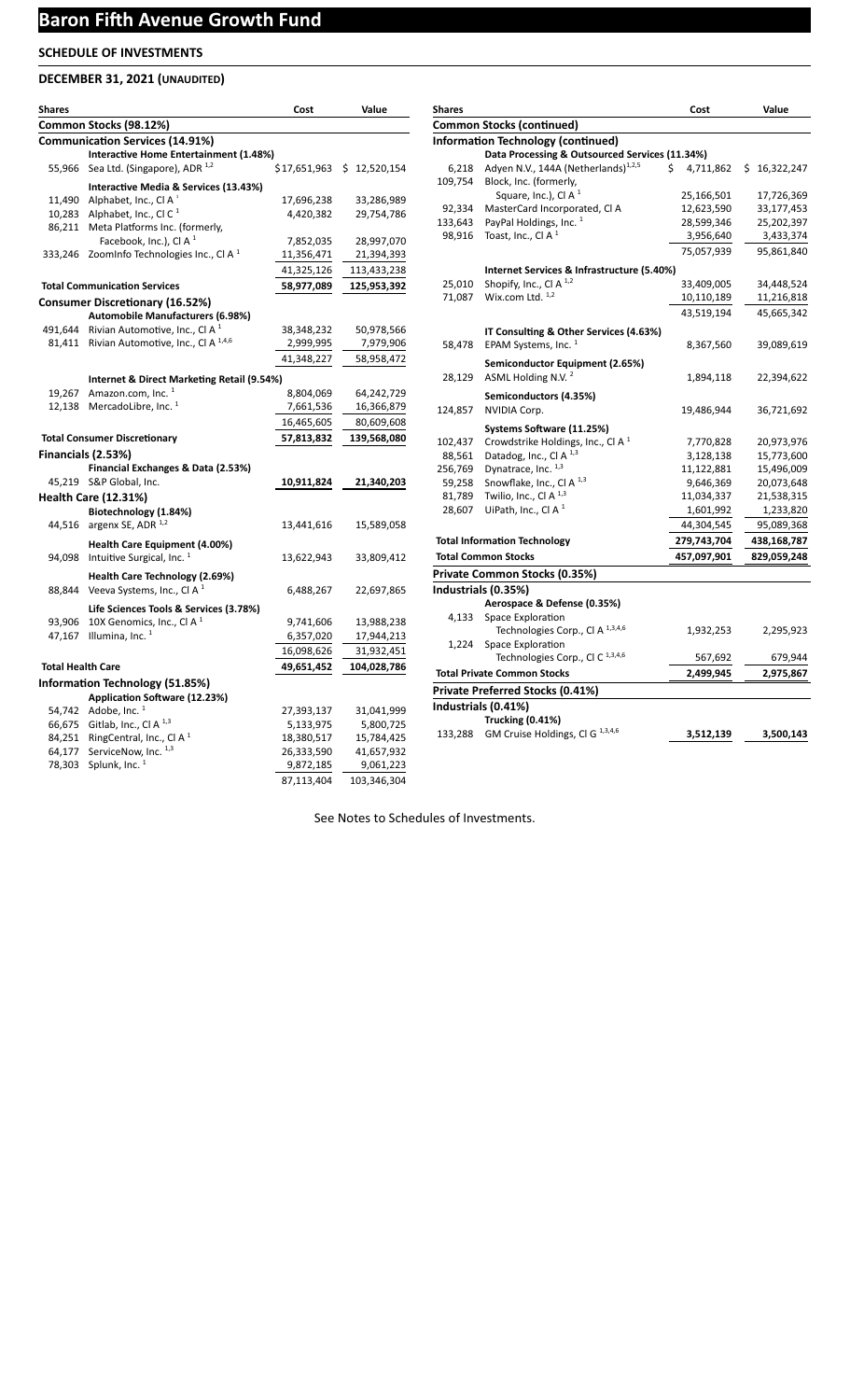### **DECEMBER 31, 2021 (UNAUDITED)**

| <b>Principal Amount</b>                               | Cost          | Value          |
|-------------------------------------------------------|---------------|----------------|
| <b>Short Term Investments (1.04%)</b>                 |               |                |
| \$8,792,450 Repurchase Agreement with Fixed           |               |                |
| Income Clearing Corp., dated                          |               |                |
| 12/31/2021, 0.00% due 1/3/2022;                       |               |                |
| Proceeds at                                           |               |                |
| maturity - \$8,792,450; (Fully                        |               |                |
| collateralized by \$8,835,500 U.S.                    |               |                |
| Treasury Note, 1.625% due                             |               |                |
| 5/15/2031 Market                                      |               |                |
| value – \$8,968,332) <sup>5</sup>                     | 8,792,450 \$  | 8,792,450      |
| Total Investments (99.92%)                            | \$471,902,435 | 844,327,708    |
| Cash and Other Assets Less Liabilities (0.08%)        |               | 662,705        |
| <b>Net Assets</b>                                     |               | \$844,990,413  |
| Retail Shares (Equivalent to \$54.03 per share        |               |                |
| based on 3,401,775 shares outstanding)                |               | \$183,791,739  |
| Institutional Shares (Equivalent to \$55.57 per share |               |                |
| based on 11,184,656 shares outstanding)               |               | \$ 621,493,859 |
| R6 Shares (Equivalent to \$55.59 per share            |               |                |
| based on 714,298 shares outstanding)                  |               | 39,704,815     |

% Represents percentage of net assets.

1 Non-income producing securities.

2 Foreign corporation.

3 The Adviser has reclassified/classified certain securities in or out of this subindustry. Such reclassifications/classifications are not supported by S&P or MSCI (unaudited).

- 4 At December 31, 2021, the market value of restricted and fair valued securities amounted to \$14,455,916 or 1.71% of net assets. These securities are not deemed liquid. See Note 3 regarding Restricted Securities.
- 5 Level 2 security. See Note 4 regarding Fair Value Measurements.
- 6 Level 3 security. See Note 4 regarding Fair Value Measurements.

ADR American Depositary Receipt.

144A Security is exempt from registration pursuant to Rule 144A under the Securities Act of 1933. This security may be resold in transactions that are exempt from registration, normally to qualified institutional buyers. At December 31, 2021, the market value of Rule 144A securities amounted to \$16,322,247 or 1.93% of net assets.

All securities are Level 1, unless otherwise noted.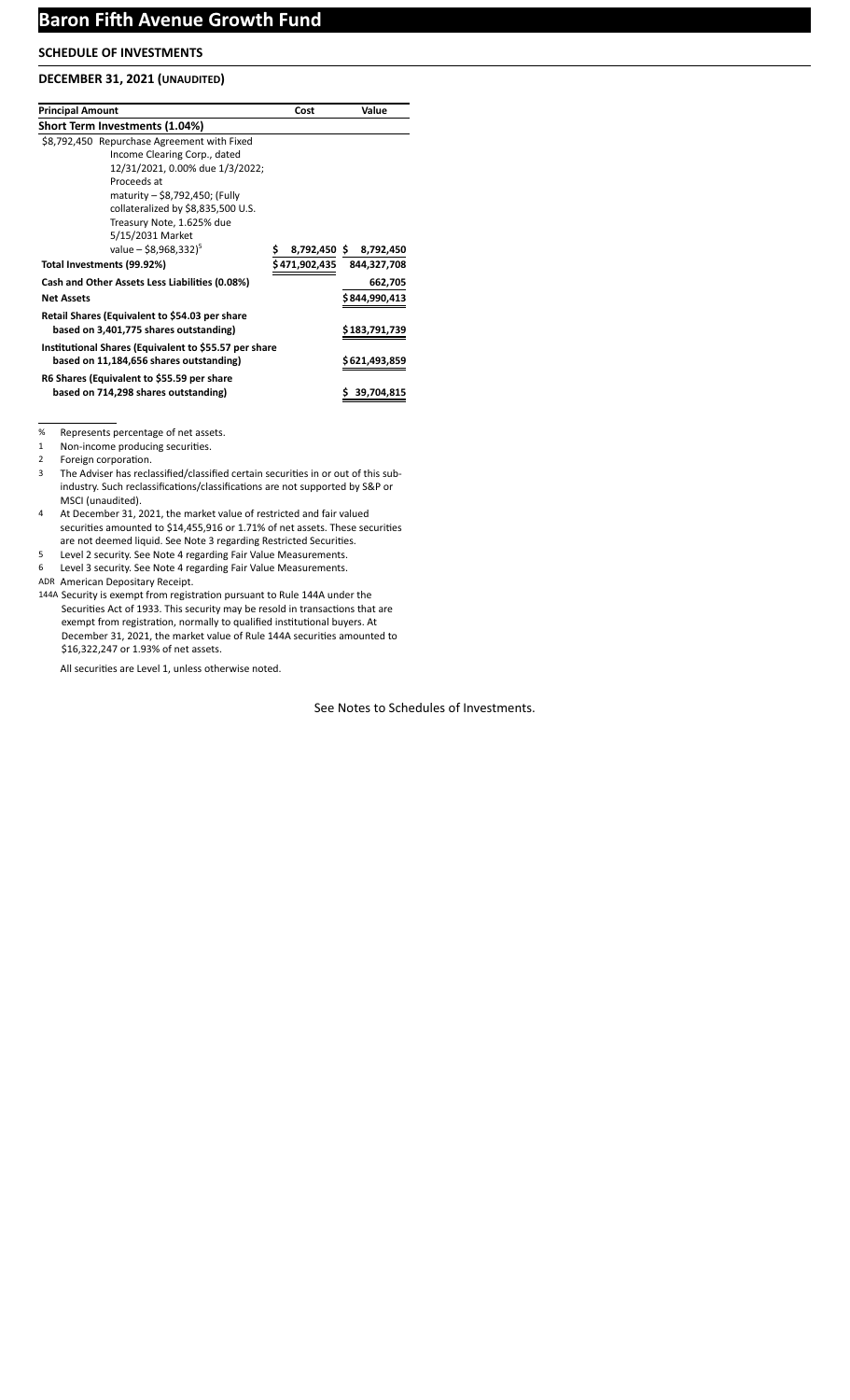# **Baron Discovery Fund**

## **SCHEDULE OF INVESTMENTS**

## **DECEMBER 31, 2021 (UNAUDITED)**

| Shares    |                                                                                      | Cost                     | Value                       |
|-----------|--------------------------------------------------------------------------------------|--------------------------|-----------------------------|
|           | Common Stocks (96.65%)                                                               |                          |                             |
|           | <b>Communication Services (6.55%)</b>                                                |                          |                             |
|           | Advertising (1.73%)                                                                  |                          |                             |
|           | 3,875,000 S4 Capital PLC<br>(United Kingdom) <sup>1,2,4</sup>                        |                          | $$12,841,181 \ $33,446,837$ |
|           |                                                                                      |                          |                             |
|           | Interactive Media & Services (2.11%)<br>2,250,000 Nextdoor Holdings, Inc. (formerly, |                          |                             |
|           | Khosla Ventures                                                                      |                          |                             |
|           | Acquisition Co. II), Cl A $1$                                                        | 22,682,922               | 17,752,500                  |
|           | 850,000 Tripadvisor, Inc. <sup>1</sup>                                               | 28,436,961               | 23,171,000                  |
|           |                                                                                      | 51,119,883               | 40,923,500                  |
|           | Movies & Entertainment (0.57%)                                                       |                          |                             |
|           | 185,000 Liberty Media Corporation-Liberty                                            |                          |                             |
|           | Formula One, Cl A <sup>1</sup>                                                       | 5,634,811                | 10,977,900                  |
|           | Publishing (2.14%)                                                                   |                          |                             |
|           | 800,000 Future PLC (United Kingdom) <sup>2,4</sup>                                   | 16,061,948               | 41,416,948                  |
|           | <b>Total Communication Services</b>                                                  | 85,657,823               | 126,765,185                 |
|           | Consumer Discretionary (9.72%)                                                       |                          |                             |
|           | Casinos & Gaming (0.85%)                                                             |                          |                             |
|           | 300,000 Red Rock Resorts, Inc., Cl A                                                 | 7,345,405                | 16,503,000                  |
|           | Home Improvement Retail (2.35%)                                                      |                          |                             |
|           | 350,000 Floor & Decor Holdings, Inc., Cl A <sup>1</sup>                              | 11,227,099               | 45,503,500                  |
|           | Hotels, Resorts & Cruise Lines (2.86%)                                               |                          |                             |
|           | 650,000 Boyd Gaming Corporation <sup>1</sup>                                         | 42,549,481               | 42,620,500                  |
|           | 1,000,000 Membership Collective<br>Group, Inc., Cl A $1$                             | 13,810,862               |                             |
|           |                                                                                      | 56,360,343               | 12,780,000<br>55,400,500    |
|           |                                                                                      |                          |                             |
|           | Internet & Direct Marketing Retail (0.44%)<br>400,000 MYT Netherlands                |                          |                             |
|           | Parent BV, ADR 1,2,3                                                                 | 10,447,872               | 8,484,000                   |
|           | Restaurants (1.68%)                                                                  |                          |                             |
|           | 750,000 The Cheesecake Factory, Inc. 1                                               | 28,071,279               | 29,362,500                  |
|           | 100,000 Sweetgreen, Inc., CI A $1$                                                   | 4,846,390                | 3,200,000                   |
|           |                                                                                      | 32,917,669               | 32,562,500                  |
|           | Specialty Stores (1.54%)                                                             |                          |                             |
|           | 1,500,000 Petco Health & Wellness Co., Inc. $1$                                      | 30,951,490               | 29,685,000                  |
|           | <b>Total Consumer Discretionary</b>                                                  | 149,249,878              | 188,138,500                 |
|           | Consumer Staples (5.12%)                                                             |                          |                             |
|           | Packaged Foods & Meats (1.30%)                                                       |                          |                             |
|           | 100,000 Laird Superfood, Inc. <sup>1</sup><br>1,500,000 UTZ Brands, Inc.             | 2,547,796                | 1,304,000                   |
|           |                                                                                      | 24,154,228<br>26,702,024 | 23,925,000<br>25,229,000    |
|           |                                                                                      |                          |                             |
|           | Personal Products (2.50%)                                                            |                          |                             |
| 2,000,000 | The Beauty Health Co. <sup>1</sup>                                                   | 21,322,653               | 48,320,000                  |
|           | <b>Soft Drinks (1.32%)</b>                                                           |                          |                             |
|           | 700,000 Fevertree Drinks PLC<br>(United Kingdom) <sup>2</sup>                        | 20,680,018               | 25,629,468                  |
|           | <b>Total Consumer Staples</b>                                                        | 68,704,695               | 99,178,468                  |

| <b>Shares</b>            |                                                                              | Cost        | Value                     |
|--------------------------|------------------------------------------------------------------------------|-------------|---------------------------|
|                          | <b>Common Stocks (continued)</b>                                             |             |                           |
| Financials (4.47%)       |                                                                              |             |                           |
|                          | Insurance Brokers (1.40%)                                                    |             |                           |
|                          | 750,007 BRP Group, Inc., Cl A $1$                                            |             | \$15,155,098 \$27,082,753 |
|                          |                                                                              |             |                           |
|                          | Property & Casualty Insurance (3.07%)<br>250,000 Kinsale Capital Group, Inc. |             |                           |
|                          |                                                                              | 20,250,978  | 59,472,500                |
| <b>Total Financials</b>  |                                                                              | 35,406,076  | 86,555,253                |
|                          | <b>Health Care (19.48%)</b>                                                  |             |                           |
|                          | Biotechnology (1.65%)                                                        |             |                           |
| 184,200                  | Biohaven Pharmaceutical                                                      |             |                           |
|                          | Holding Co. Ltd. 1,2                                                         | 13,928,561  | 25,384,602                |
| 380,143                  | Recursion                                                                    |             |                           |
|                          | Pharmaceuticals, Inc., Cl A $1$                                              | 6,842,574   | 6,511,850                 |
|                          |                                                                              | 20,771,135  | 31,896,452                |
|                          | <b>Health Care Equipment (7.56%)</b>                                         |             |                           |
| 405,084                  | AxoGen, Inc. 1                                                               | 6,056,005   | 3,795,637                 |
| 637,982                  | Axonics, Inc. <sup>1</sup>                                                   | 28,878,670  | 35,726,992                |
|                          | 202,500 CryoPort, Inc. 1                                                     | 5,127,704   | 11,981,925                |
|                          | 114,823 Inari Medical, Inc. 1                                                | 4,216,755   | 10,479,895                |
|                          | 682,985 Inogen, Inc. 1                                                       | 31,469,030  | 23,221,490                |
|                          | 50,000 Inspire Medical Systems, Inc. 1,3                                     | 2,923,748   | 11,503,000                |
| 640,208                  | Silk Road Medical, Inc. 1,3                                                  | 27,145,351  | 27,279,263                |
| 4,060,000                | ViewRay, Inc. <sup>1</sup>                                                   | 20,943,586  | 22,370,600                |
|                          |                                                                              | 126,760,849 | 146,358,802               |
|                          |                                                                              |             |                           |
|                          | Health Care Services (1.09%)                                                 |             |                           |
|                          | 801,763 Accolade, Inc. $1$                                                   | 25,599,022  | 21,134,473                |
|                          | Health Care Supplies (1.37%)                                                 |             |                           |
| 2,629,967                | Cerus Corp. <sup>1</sup>                                                     | 14,027,651  | 17,910,075                |
| 2,365,363                | Sientra, Inc. <sup>1</sup>                                                   | 17,781,625  | 8,680,882                 |
|                          |                                                                              | 31,809,276  | 26,590,957                |
|                          | Health Care Technology (0.93%)                                               |             |                           |
|                          | 658,543 Definitive Healthcare Corp. 1                                        | 18,418,614  | 17,997,980                |
|                          |                                                                              |             |                           |
|                          | Life Sciences Tools & Services (3.69%)                                       |             |                           |
|                          | 749,029 CareDx, Inc. 1,3                                                     | 24,236,579  | 34,065,839                |
|                          | 150,000 Olink Holding AB, ADR 1,2                                            | 5,649,156   | 2,730,000                 |
| 68,980                   | Seer, Inc. <sup>1</sup>                                                      | 1,310,620   | 1,573,434                 |
|                          | 803,790 Veracyte, Inc. 1,3                                                   | 23,046,062  | 33,116,148                |
|                          |                                                                              | 54,242,417  | 71,485,421                |
|                          | Managed Health Care (2.10%)                                                  |             |                           |
|                          | 808,279 Progyny, Inc. <sup>1</sup>                                           | 22,837,832  | 40,696,848                |
|                          | Pharmaceuticals (1.09%)                                                      |             |                           |
|                          | Revance Therapeutics, Inc. <sup>1</sup>                                      |             |                           |
| 1,291,732                |                                                                              | 28,479,368  | 21,081,066                |
| <b>Total Health Care</b> |                                                                              | 328,918,513 | 377,241,999               |
| Industrials (16.22%)     |                                                                              |             |                           |
|                          | Aerospace & Defense (4.18%)                                                  |             |                           |
| 1,402,370                | Kratos Defense & Security                                                    |             |                           |
|                          | Solutions, Inc. <sup>1</sup>                                                 | 26,203,698  | 27,205,978                |
|                          | 976,300 Mercury Systems, Inc. <sup>1</sup>                                   | 53,268,993  | 53,755,078                |
|                          |                                                                              | 79,472,691  | 80,961,056                |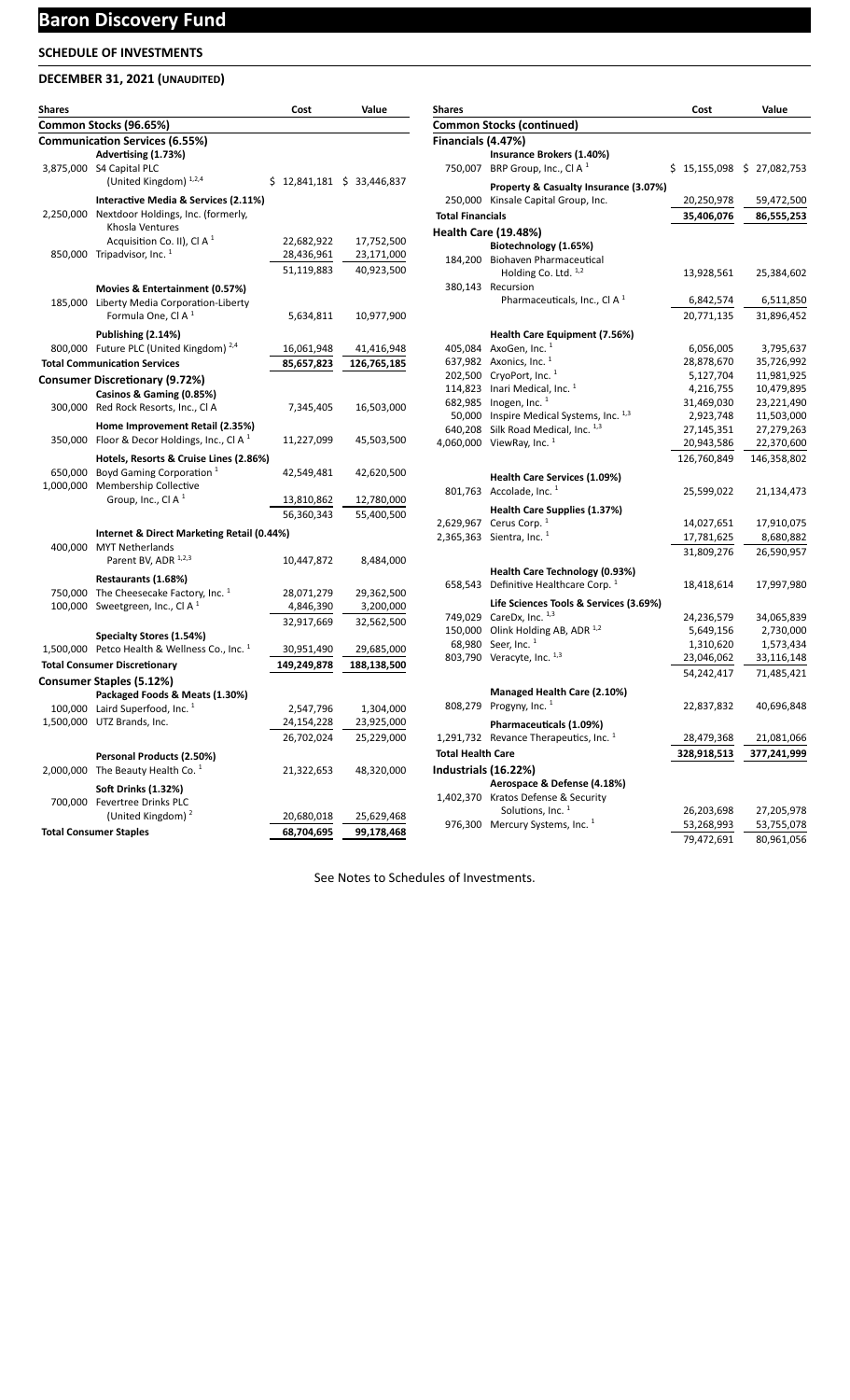## **Baron Discovery Fund**

## **SCHEDULE OF INVESTMENTS**

## **DECEMBER 31, 2021 (UNAUDITED)**

| Shares                   |                                                               | Cost            | Value             |
|--------------------------|---------------------------------------------------------------|-----------------|-------------------|
|                          | <b>Common Stocks (continued)</b>                              |                 |                   |
|                          | Industrials (continued)                                       |                 |                   |
|                          | <b>Building Products (1.53%)</b>                              |                 |                   |
| 220,000                  | Trex Company, Inc. <sup>1</sup>                               | \$<br>7,416,878 | \$.<br>29,706,600 |
|                          | Diversified Support Services (1.27%)                          |                 |                   |
| 1,300,000                | ACV Auctions, Inc., CI A $1$                                  | 34,675,100      | 24,492,000        |
|                          |                                                               |                 |                   |
|                          | <b>Environmental &amp; Facilities Services (2.18%)</b>        |                 |                   |
| 599,642                  | <b>Montrose Environmental</b>                                 |                 |                   |
|                          | Group, Inc. 1                                                 | 10,554,326      | 42,280,758        |
|                          | Industrial Machinery (4.93%)                                  |                 |                   |
| 86,600                   | ESCO Technologies, Inc.                                       | 4,658,023       | 7,793,134         |
| 200,000                  | Helios Technologies, Inc.                                     | 7,717,454       | 21,034,000        |
| 253,105                  | Kornit Digital Ltd. 1,2                                       | 8,856,307       | 38,535,236        |
| 1,705,185                | Markforged Holding Corp. <sup>1</sup>                         | 14,565,523      | 9,156,844         |
| 30,000                   | RBC Bearings, Inc. <sup>1</sup>                               | 6,565,782       | 6,059,100         |
| 1,658,272                | Velo3D, Inc. <sup>1</sup>                                     | 16,824,565      | 12,951,104        |
|                          |                                                               | 59,187,654      | 95,529,418        |
|                          | Trading Companies & Distributors (2.13%)                      |                 |                   |
| 170,000                  | SiteOne Landscape Supply, Inc. <sup>1</sup>                   | 9,122,861       | 41,187,600        |
| <b>Total Industrials</b> |                                                               | 200,429,510     | 314,157,432       |
|                          |                                                               |                 |                   |
|                          | Information Technology (31.34%)                               |                 |                   |
|                          | Application Software (5.10%)                                  |                 |                   |
| 1,100,000                | Alkami Technology, Inc. <sup>1</sup>                          | 33,522,023      | 22,066,000        |
| 125,000<br>925,000       | Braze, Inc., Cl A <sup>1</sup><br><b>Clearwater Analytics</b> | 8,351,900       | 9,645,000         |
|                          | Holdings, Inc., Cl A <sup>1</sup>                             | 21,161,467      | 21,256,500        |
| 150,000                  | DoubleVerify Holdings, Inc. <sup>1</sup>                      | 4,050,000       | 4,992,000         |
| 795,000                  | Enfusion, Inc., Cl A <sup>1</sup>                             | 14,857,693      | 16,647,300        |
| 2,000,000                | SmartRent, Inc. 1,3                                           | 24,766,329      | 19,360,000        |
| 500,000                  | Viant Technology, Inc., Cl A <sup>1</sup>                     | 13,515,462      | 4,852,500         |
|                          |                                                               | 120,224,874     | 98,819,300        |
|                          |                                                               |                 |                   |
|                          | Electronic Equipment & Instruments (3.96%)                    |                 |                   |
| 460,321                  | Advanced Energy Industries, Inc.                              | 34,345,774      | 41,916,831        |
| 10,431                   | Novanta, Inc. 1,2                                             | 272,590         | 1,839,298         |
| 625,000                  | PAR Technology Corp. <sup>1</sup>                             | 24,408,205      | 32,981,250        |
|                          |                                                               | 59,026,569      | 76,737,379        |
|                          | IT Consulting & Other Services (3.47%)                        |                 |                   |
| 400,000                  | Endava plc, ADR 1,2                                           | 10,717,821      | 67,168,000        |
|                          | Semiconductor Equipment (4.17%)                               |                 |                   |
| 160,000                  | Azenta, Inc., (formerly, Brooks                               |                 |                   |
|                          | Automation, Inc.)                                             | 16,765,323      | 16,497,600        |
| 585,800                  | Ichor Holdings Ltd. 1,2                                       | 16,144,594      | 26,964,374        |
| 255,000                  | Nova Ltd. 1,2                                                 | 8,116,967       | 37,357,500        |
|                          |                                                               | 41,026,884      | 80,819,474        |
|                          |                                                               |                 |                   |
|                          | Semiconductors (4.70%)                                        |                 |                   |
| 725,000                  | Allegro MicroSystems, Inc. <sup>1</sup>                       | 10,150,000      | 26,230,500        |
| 2,910,000                | indie Semiconductor, Inc., CI A <sup>1</sup>                  | 27,712,225      | 34,890,900        |
| 1,750,000                | Navitas Semiconductor Corp.                                   |                 |                   |
|                          | (formerly, Live Oak Acquisition<br>Corp. II, Cl A) $1$        |                 |                   |
|                          |                                                               | 18,425,978      | 29,767,500        |
|                          |                                                               | 56,288,203      | 90,888,900        |

| <b>Shares</b>                       |                                             | Cost             | Value            |
|-------------------------------------|---------------------------------------------|------------------|------------------|
|                                     | <b>Common Stocks (continued)</b>            |                  |                  |
|                                     | <b>Information Technology (continued)</b>   |                  |                  |
|                                     | Systems Software (9.94%)                    |                  |                  |
| 1,532,500                           | Couchbase, Inc. 1,3                         | \$<br>42,993,741 | \$<br>38,251,200 |
|                                     | 333,775 Dynatrace, Inc. 1,3                 | 6,243,606        | 20,143,321       |
|                                     | 657,759 ForgeRock, Inc., Cl A $^{1,3}$      | 19,865,094       | 17,555,588       |
|                                     | 759,531 Ping Identity Holding Corp. 1       | 13,954,936       | 17,378,069       |
|                                     | 215,000 Qualys, Inc. $1$                    | 18,211,240       | 29,502,300       |
| 815,000                             | Sailpoint Technologies                      |                  |                  |
|                                     | Holdings, Inc. $1$                          | 42,481,737       | 39,397,100       |
| 621,000                             | Varonis Systems, Inc. <sup>1</sup>          | 19,427,813       | 30,292,380       |
|                                     |                                             | 163,178,167      | 192,519,958      |
| <b>Total Information Technology</b> |                                             | 450,462,518      | 606,953,011      |
| <b>Real Estate (3.75%)</b>          |                                             |                  |                  |
|                                     | Industrial REITs (2.72%)                    |                  |                  |
| 650.000                             | Rexford Industrial Realty, Inc.             | 31,657,135       | 52,721,500       |
|                                     | Office REITs (0.52%)                        |                  |                  |
| 350.000                             | <b>JBG SMITH Properties</b>                 | 11,451,663       | 10,048,500       |
|                                     | Specialized REITs (0.51%)                   |                  |                  |
|                                     | 300,000 Americold Realty Trust <sup>3</sup> | 4,966,515        | 9,837,000        |
| <b>Total Real Estate</b>            |                                             | 48,075,313       | 72,607,000       |
| <b>Total Common Stocks</b>          |                                             | 1,366,904,326    | 1,871,596,848    |
| <b>Principal Amount</b>             |                                             |                  |                  |
|                                     | Short Term Investments (3.29%)              |                  |                  |
| \$63,789,833                        | Repurchase Agreement with                   |                  |                  |
|                                     | Fixed Income Clearing Corp.,                |                  |                  |
|                                     | dated 12/31/2021, 0.00%                     |                  |                  |
|                                     | due 1/3/2022; Proceeds at                   |                  |                  |
|                                     | maturity - \$63,789,833;                    |                  |                  |
|                                     | (Fully collateralized by                    |                  |                  |
|                                     | \$65,331,100 U.S. Treasury                  |                  |                  |

| Note. 1.375% due                                                                                 |                 |                 |
|--------------------------------------------------------------------------------------------------|-----------------|-----------------|
| 12/31/2028 Market                                                                                |                 |                 |
| value $-$ \$65,065,725) <sup>4</sup>                                                             | 63,789,833      | 63,789,833      |
| Total Investments (99.94%)                                                                       | \$1,430,694,159 | 1,935,386,681   |
| Cash and Other Assets Less Liabilities (0.06%)                                                   |                 | 1,183,103       |
| <b>Net Assets</b>                                                                                |                 | \$1,936,569,784 |
| Retail Shares (Equivalent to \$34.48 per share<br>based on 7,317,996 shares outstanding)         |                 | 252,306,829     |
| Institutional Shares (Equivalent to \$35.22 per share<br>based on 46,437,097 shares outstanding) |                 | \$1,635,650,849 |
| R6 Shares (Equivalent to \$35.23 per share<br>based on 1,379,990 shares outstanding)             |                 | 48,612,106      |

% Represents percentage of net assets.

1 Non-income producing securities.

2 Foreign corporation.

3 The Adviser has reclassified/classified certain securities in or out of this sub-industry. Such reclassifications/classifications are not supported by S&P or MSCI (unaudited).

4 Level 2 security. See Note 4 regarding Fair Value Measurements.

ADR American Depositary Receipt.

All securities are Level 1, unless otherwise noted.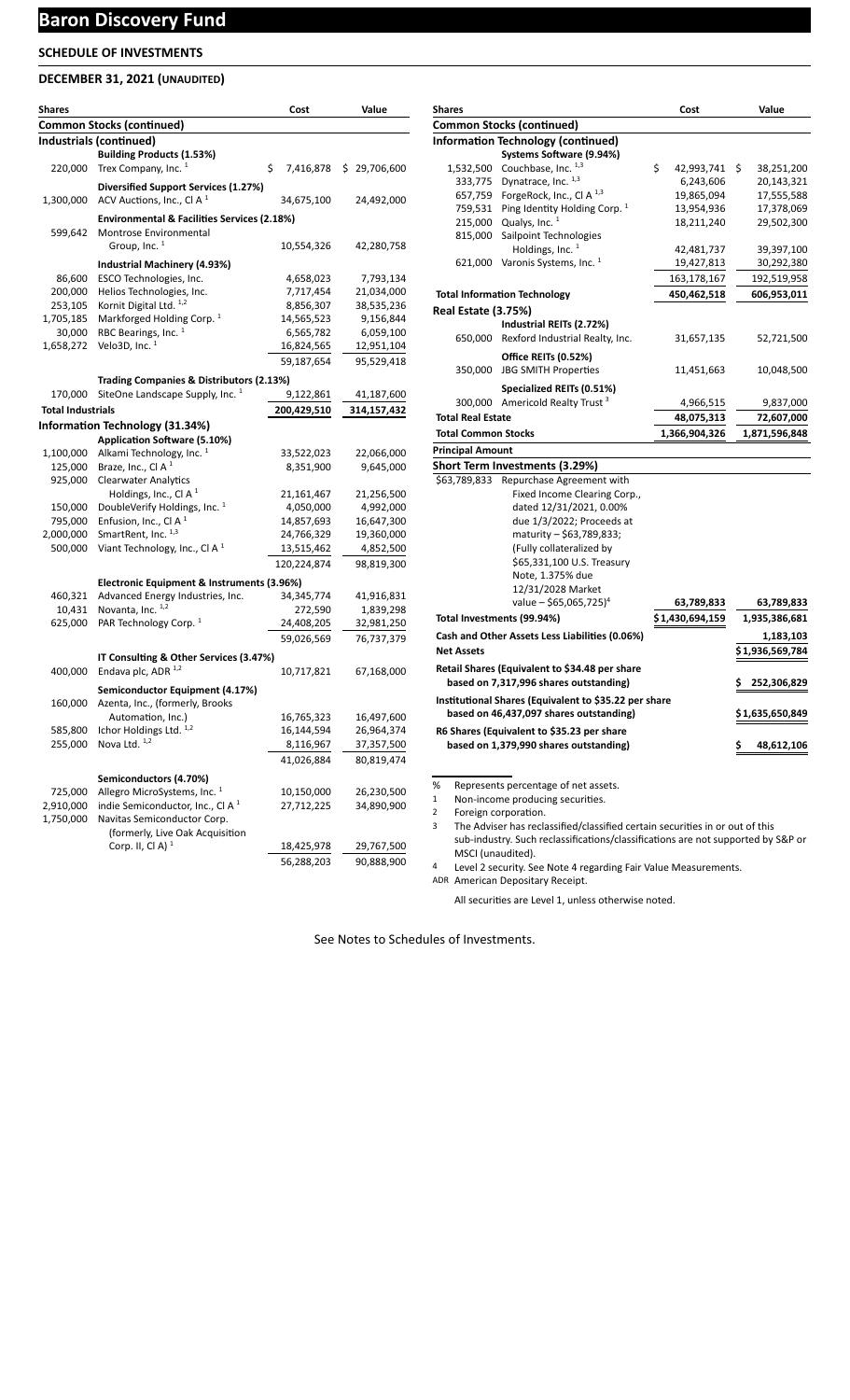## **DECEMBER 31, 2021 (UNAUDITED)**

| <b>Shares</b>            |                                                           | Cost          | Value          |
|--------------------------|-----------------------------------------------------------|---------------|----------------|
|                          | Common Stocks (98.38%)                                    |               |                |
|                          | <b>Communication Services (9.72%)</b>                     |               |                |
|                          | Interactive Media & Services (9.72%)                      |               |                |
| 290                      | Alphabet, Inc., Cl A $1$                                  | \$<br>825,662 | \$.<br>840,142 |
| 975                      | Alphabet, Inc., Cl C $1$                                  | 1,659,810     | 2,821,250      |
| 6,248                    | Meta Platforms, Inc. (formerly,                           |               |                |
|                          | Facebook, Inc.), Cl A $1$                                 | 1,667,340     | 2,101,515      |
|                          | <b>Total Communication Services</b>                       | 4,152,812     | 5,762,907      |
|                          | Consumer Staples (6.38%)                                  |               |                |
|                          | Distillers & Vintners (1.62%)                             |               |                |
| 3,835                    | Constellation Brands, Inc., Cl A                          | 811,065       | 962,470        |
|                          | Hypermarkets & Super Centers (2.74%)                      |               |                |
| 2,859                    | Costco Wholesale Corp.                                    | 1,125,680     | 1,623,054      |
|                          | Personal Products (2.02%)                                 |               |                |
| 3,225                    | The Estée Lauder Companies, Inc., Cl A                    | 946,331       | 1,193,895      |
|                          | <b>Total Consumer Staples</b>                             | 2,883,076     | 3,779,419      |
|                          | Financials (18.18%)                                       |               |                |
|                          | Asset Management & Custody Banks (3.50%)                  |               |                |
| 2,268                    | BlackRock, Inc.                                           | 1,824,326     | 2,076,490      |
|                          | Financial Exchanges & Data (10.68%)                       |               |                |
| 8,047                    | CME Group, Inc.                                           | 1,619,295     | 1,838,418      |
| 4,578                    | Moody's Corp.                                             | 1,275,202     | 1,788,075      |
| 2,894                    | MSCI, Inc.                                                | 1,380,508     | 1,773,125      |
| 1,977                    | S&P Global, Inc.                                          | 462,402       | 933,006        |
|                          |                                                           | 4,737,407     | 6,332,624      |
|                          | Property & Casualty Insurance (4.00%)                     |               |                |
| 53,291                   | Arch Capital Group Ltd. 1,2                               | 2,162,077     | 2,368,785      |
| <b>Total Financials</b>  |                                                           | 8,723,810     | 10,777,899     |
|                          | <b>Health Care (20.48%)</b>                               |               |                |
|                          | Life Sciences Tools & Services (15.60%)                   |               |                |
| 9,241                    | Agilent Technologies, Inc.                                | 1,317,950     | 1,475,326      |
| 7,163                    | Danaher Corp.                                             | 1,569,250     | 2,356,698      |
| 6,081                    | Iqvia Holdings, Inc. 1                                    | 1,231,534     | 1,715,693      |
| 442                      | Mettler-Toledo International, Inc. 1                      | 472,780       | 750,167        |
| 27,582                   | Stevanato Group SpA 1,2<br>Thermo Fisher Scientific, Inc. | 582,734       | 619,216        |
| 3,495                    |                                                           | 1,673,947     | 2,332,004      |
|                          |                                                           | 6,848,195     | 9,249,104      |
|                          | Managed Health Care (4.88%)                               |               |                |
| 5,763                    | UnitedHealth Group, Incorporated                          | 2,176,550     | 2,893,833      |
|                          | <b>Total Health Care</b>                                  | 9,024,745     | 12,142,937     |
|                          | Industrials (5.49%)                                       |               |                |
|                          | Aerospace & Defense (1.98%)                               |               |                |
| 9,146                    | HEICO Corp., Cl A                                         | 1,042,049     | 1,175,444      |
|                          | Research & Consulting Services (3.51%)                    |               |                |
| 15,649                   | IHS Markit Ltd. <sup>2</sup>                              | 1,551,101     | 2,080,065      |
| <b>Total Industrials</b> |                                                           | 2,593,150     | 3,255,509      |
|                          | <b>Information Technology (37.03%)</b>                    |               |                |
|                          | Application Software (10.40%)                             |               |                |
| 3,473                    | Adobe, Inc. <sup>1</sup>                                  | 1,631,484     | 1,969,399      |
| 1,476                    | Fair Isaac Corp. <sup>1</sup>                             | 608,993       | 640,097        |
| 3,173                    | Intuit, Inc.                                              | 1,534,237     | 2,040,937      |
| 2,060                    | NICE Ltd. ADR 1,2                                         | 616,716       | 625,416        |
| 10,858                   | SS&C Technologies Holdings, Inc.                          | 712,036       | 890,139        |
|                          |                                                           | 5,103,466     | 6,165,988      |

| Shares                     |                                                                                    | Cost         | Value        |
|----------------------------|------------------------------------------------------------------------------------|--------------|--------------|
|                            | Common Stocks (continued)                                                          |              |              |
|                            | <b>Information Technology (continued)</b>                                          |              |              |
|                            | Data Processing & Outsourced Services (6.92%)                                      |              |              |
| 6,315                      | MasterCard Incorporated, CI A                                                      | \$2,054,353  | \$2,269,106  |
|                            | 8,468 Visa, Inc., Cl A                                                             | 1,881,574    | 1,835,100    |
|                            |                                                                                    | 3,935,927    | 4,104,206    |
|                            | <b>Electronic Manufacturing Services (3.01%)</b>                                   |              |              |
| 11,042                     | TE Connectivity Ltd. <sup>2</sup>                                                  | 1,519,440    | 1,781,516    |
|                            | IT Consulting & Other Services (3.89%)                                             |              |              |
| 5,569                      | Accenture plc, Cl A $^2$                                                           | 1,533,415    | 2,308,629    |
|                            | Semiconductors (4.19%)                                                             |              |              |
| 2,088                      | Monolithic Power Systems, Inc.                                                     | 809,016      | 1,030,073    |
| 7,700                      | Texas Instruments, Inc.                                                            | 1,357,107    | 1,451,219    |
|                            |                                                                                    | 2,166,123    | 2,481,292    |
|                            |                                                                                    |              |              |
|                            | Systems Software (8.62%)<br>15,196 Microsoft Corporation                           | 3,607,368    | 5,110,719    |
|                            | <b>Total Information Technology</b>                                                | 17,865,739   | 21,952,350   |
| <b>Materials (1.10%)</b>   |                                                                                    |              |              |
|                            | <b>Specialty Chemicals (1.10%)</b>                                                 |              |              |
| 2,785                      | Ecolab, Inc.                                                                       | 608,156      | 653,333      |
| <b>Total Common Stocks</b> |                                                                                    | 45,851,488   | 58,324,354   |
| <b>Principal Amount</b>    |                                                                                    |              |              |
|                            | Short Term Investments (2.41%)                                                     |              |              |
| \$1,429,791                | Repurchase Agreement with Fixed                                                    |              |              |
|                            | Income Clearing Corp., dated                                                       |              |              |
|                            | 12/31/2021, 0.00% due 1/3/2022;                                                    |              |              |
|                            | Proceeds at                                                                        |              |              |
|                            | maturity - \$1,429,791; (Fully                                                     |              |              |
|                            | collateralized by \$1,464,400 U.S.                                                 |              |              |
|                            | Treasury Note, 1.375% due                                                          |              |              |
|                            | 12/31/2028 Market value -                                                          |              |              |
|                            | $$1,458,452$ <sup>3</sup>                                                          | 1,429,791    | 1,429,791    |
|                            | Total Investments (100.79%)                                                        | \$47,281,279 | 59,754,145   |
|                            | Liabilities Less Cash and Other Assets (-0.79%)                                    |              | (467,939)    |
| <b>Net Assets</b>          |                                                                                    |              | \$59,286,206 |
|                            | Retail Shares (Equivalent to \$20.45 per share                                     |              |              |
|                            | based on 611,589 shares outstanding)                                               |              | \$12,508,291 |
|                            | Institutional Shares (Equivalent to \$20.64 per share                              |              |              |
|                            | based on 2,035,828 shares outstanding)                                             |              | \$42,025,047 |
|                            |                                                                                    |              |              |
|                            | R6 Shares (Equivalent to \$20.64 per share<br>based on 230,258 shares outstanding) |              | \$4,752,868  |

% Represents percentage of net assets.

1 Non-income producing securities.

2 Foreign corporation.

3 Level 2 security. See Note 4 regarding Fair Value Measurements.

ADR American Depositary Receipt.

All securities are Level 1, unless otherwise noted.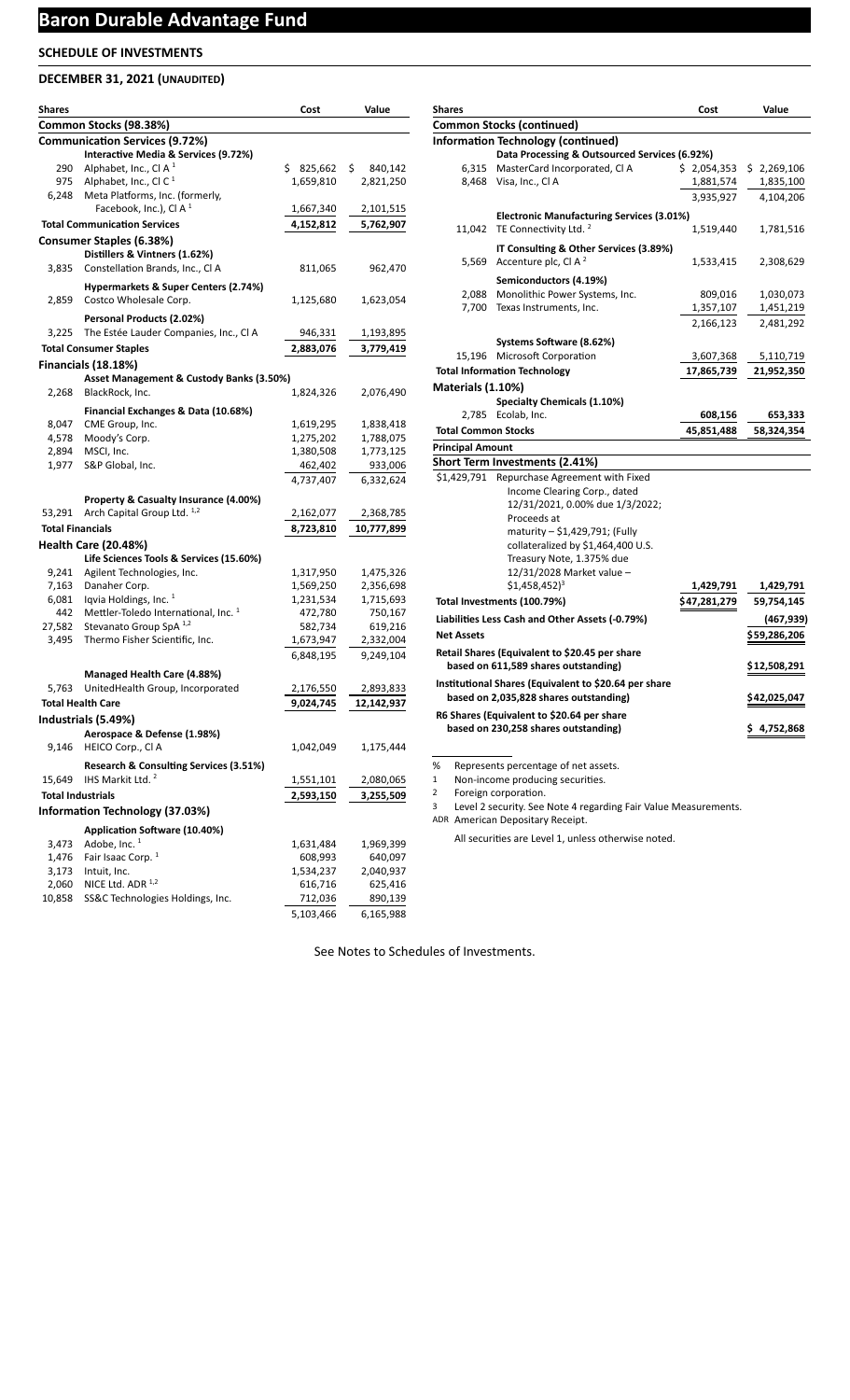## **NOTES TO FINANCIAL STATEMENTS (UNAUDITED)**

## **1. ORGANIZATION**

Baron Investment Funds Trust (the "Trust") is registered under the Investment Company Act of 1940, as amended (the "1940 Act"), as an open-end management investment company established as a Massachusetts business trust on February 19, 1987, and accordingly follows the investment company accounting and reporting guidance of the Financial Accounting Standards Board ("FASB") Accounting Standard Codification Topic 946 Financial Services – Investment Companies. The Trust currently offers seven series (individually, a "Fund" and collectively, the "Funds"): Baron Asset Fund, Baron Growth Fund, Baron Small Cap Fund, Baron Opportunity Fund, Baron Fih Avenue Growth Fund, Baron Discovery Fund, and Baron Durable Advantage Fund.

Each Fund offers Retail Shares, Institutional Shares, and R6 Shares. Each class of shares differs only in its ongoing fees, expenses and eligibility requirements. Retail Shares are offered to all investors. Institutional Shares are for investments in the amount of \$1 million or more per Fund. Institutional Shares are intended for certain financial intermediaries that offer shares of Baron Funds through fee-based platforms, retirement platforms, or other platforms. R6 Shares are available only to qualified 401(a) plans (including 401(k) plans, Keogh plans, profit sharing plans, money purchase pension plans, target benefit plans, defined benefit pension plans, and Taft-Hartley multi-employer pension plans) (collectively, "Qualified Plans"), endowment funds and foundations, any state, county or city, or its instrumentality, department, authority, or agency, 457 plans, including 457(a) governmental entity plans and tax-exempt plans, accounts registered to insurance companies, trust companies and bank trust departments, investment companies, both affiliated and not affiliated with BAMCO, Inc. (the "Adviser"), and any entity that is considered a corporation for tax purposes, including corporate non-qualified deferred compensation plans of such corporations. There is no minimum initial investment for Qualified Plans. All other R6 eligible investors must meet a minimum initial investment of at least \$5 million per Fund. Each class of shares has equal rights to earnings and assets, except that each class bears different expenses for distribution and shareholder servicing. Each Fund's investment income, realized and unrealized gains or losses on investments and foreign currency, and expenses other than those attributable to a specific class are allocated to each class based on its relative net assets. Each class of shares has exclusive voting rights with respect to matters that affect just that class. The investment goals of the Funds are as follows:

Baron Asset Fund seeks capital appreciation through long-term investments primarily in securities of medium-sized companies with undervalued assets or favorable growth prospects.

Baron Growth Fund seeks capital appreciation through long-term investments primarily in securities of small-sized growth companies.

Baron Small Cap Fund seeks capital appreciation through investments primarily in securities of small-sized growth companies.

Baron Opportunity Fund seeks capital appreciation through investments primarily in growth companies that benefit from technology advances.

Baron Fifth Avenue Growth Fund seeks capital appreciation through investments primarily in securities of large-sized growth companies.

Baron Discovery Fund seeks capital appreciation through investments primarily in securities of small-sized growth companies.

Baron Durable Advantage Fund seeks capital appreciation through long-term investments primarily in securities of large-sized companies.

#### **2. SIGNIFICANT ACCOUNTING POLICIES**

The following is a summary of significant accounting policies followed by the Funds. The policies are in conformity with accounting principles generally accepted in the United States of America ("GAAP").

a) Security Valuation. The Funds' share prices or net asset values ("NAV") are calculated as of the scheduled close of the regular trading session (usually 4 p.m. E.T. or such other time as of which the Funds' NAVs are calculated (the "NAV Calculation Time")) on the New York Stock Exchange (the "Exchange") on any day the Exchange is scheduled to be open. Portfolio securities traded on any national stock exchange are valued based on the last sale price on the exchange where such shares are principally traded. For securities traded on NASDAQ, the Funds use the NASDAQ Official Closing Price. If there are no sales on a given day, the value of the security may be the average of the most recent bid and asked quotations on such exchange or the last sale price from a prior day. Where market quotations are not readily available, or, if in the Adviser's judgment, they do not accurately reflect the fair value of a security, or an event occurs after the market close but before the Funds are priced that materially affects the value of a security, the security will be valued by the Adviser using policies and procedures approved by the Board of Trustees (the "Board"). Some of the more common reasons that may necessitate that a security be valued using "fair value" pricing may include, but are not limited to: trading of the security has been halted or suspended; or the security has not been traded for an extended period of time. The Adviser has a Fair Valuation Committee (the "Committee") comprised of senior management representatives and the Committee reports to the Board every quarter. Factors the Committee may consider when valuing a security include whether a current price is stale, there is recent news, the security is thinly traded, transactions are infrequent or quotations are genuine. There can be no guarantee, however, that a fair valuation used by the Funds on any given day will more accurately reflect the market value of an investment than the closing price of such investment in its market.

U.S. Government obligations, money market instruments, and other debt instruments held by the Funds with a remaining maturity of 60 days or less are generally valued at amortized cost, which approximates fair value, unless an independent pricing service provides a valuation for such security or in the opinion of the Board or the Committee, the amortized cost method would not represent fair value. Debt instruments having a greater remaining maturity will be valued on the basis of prices obtained from a pricing service approved by the Board or at the mean of the bid and ask prices from the dealer maintaining an active market in that security. The value of the Funds' investments in convertible bonds/convertible preferred stocks is determined primarily by obtaining valuations from independent pricing services based on readily available bid quotations or, if quotations are not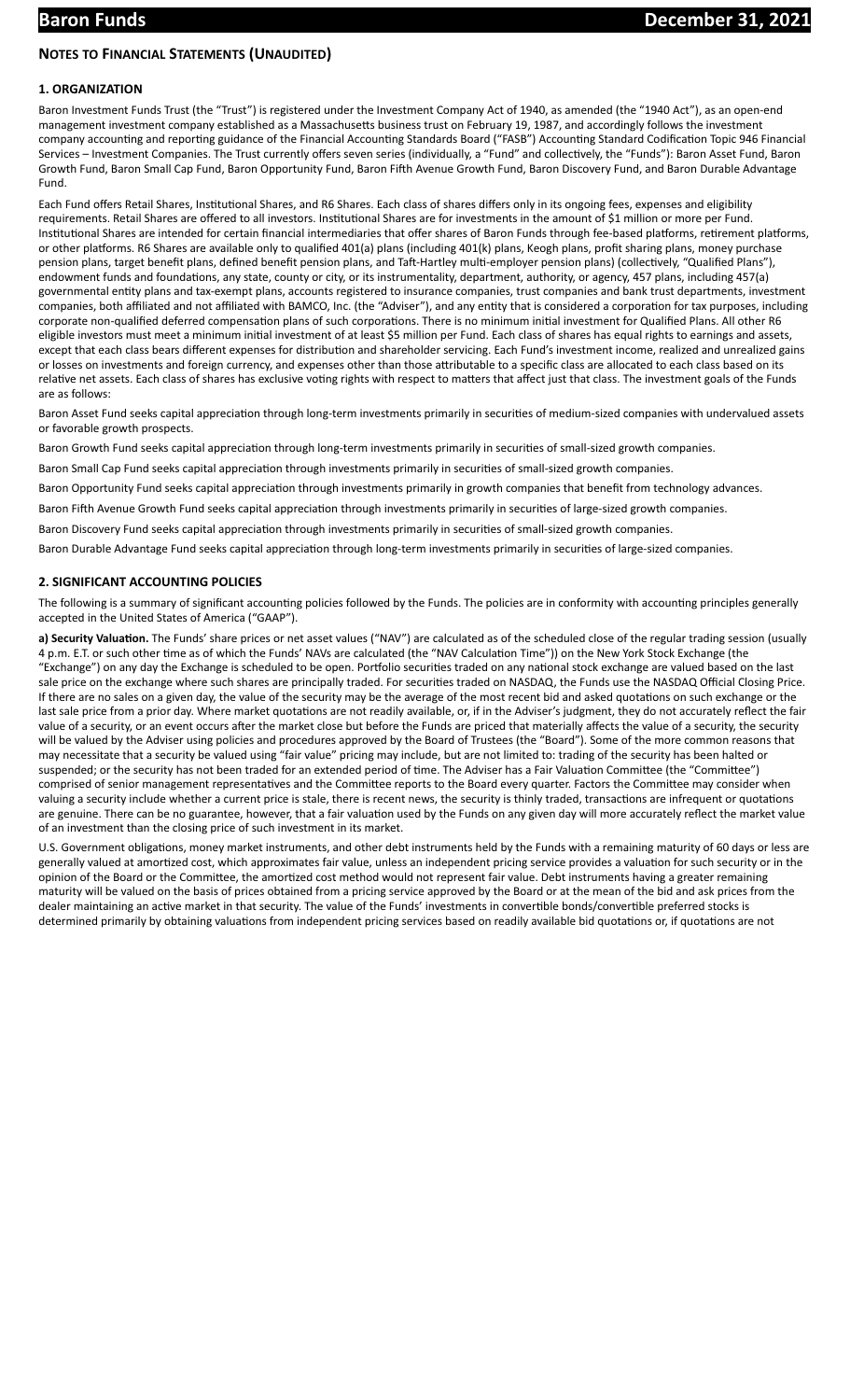available, by methods which include various considerations such as yields or prices of securities of comparable quality, coupon, maturity and type; indications as to values from dealers; and general market conditions. Other inputs used by an independent pricing service to value convertible bonds/convertible preferred stocks generally include underlying stock data, conversion premiums, listed bond and preferred stock prices and other market information which may include benchmark curves, trade execution data, sensitivity analysis, when available, or an estimated value calculated based on the price of the underlying common share on the valuation date adjusted for accrued and unpaid dividends. Open-end investment companies, including securities lending collateral invested in registered investment company money market funds, are valued at their NAV each day.

Non-U.S. equity securities traded on foreign securities exchanges are generally valued using an independent pricing vendor that provides daily fair value adjustment factors based on information such as local closing price, relevant general and sector indexes, currency fluctuations, and depositary receipts, as applicable. Securities valued using such adjustment factors are classified as Level 2 in the fair value hierarchy. The models of the independent pricing vendor generate an adjustment factor for each security, which is applied to the local closing price to adjust it for post-closing market movements up to the time the Funds are valued and translated into U.S. dollars. If the vendor does not provide an adjustment factor for a security, the security is valued based on its most recent local closing price and translated into U. S. dollars. The Adviser may also fair value securities in other situations, for example, when a particular foreign market is closed but the Funds are open. Other mutual funds may adjust the prices of their securities by different amounts.

**b) Foreign Currency Translations.** Values of assets and liabilities denominated in foreign currencies are translated into U.S. dollars using the price of such currencies at the NAV Calculation Time. Purchases and sales of investments and dividend income are converted at the prevailing rate of exchange on the respective dates of such transactions. Net realized gain (loss) on foreign currency transactions includes gain (loss) arising from the fluctuation in the exchange rates between trade and settlement dates on security transactions and currency gain (loss) between the accrual and payment dates on dividends and foreign withholding taxes. The Funds do not isolate that portion of the results of operations resulting from changes in foreign exchange rates on investments from the fluctuations arising from changes in market prices of securities held. Such fluctuations are included with the net realized and unrealized gain or loss from investments and foreign currency transactions. The Funds may invest in foreign securities and foreign currency transactions that may involve risks not associated with domestic investments as a result of the level of governmental supervision and regulation of foreign securities markets and the possibility of political or economic instability, among others.

c) Securities Lending. The Funds may lend securities to certain brokers under the terms of a master netting agreement. Upon such loans, the Funds receive collateral which is maintained by the custodian. The Funds may pay fees to the custodian for administering the securities lending program. The Funds earn interest on such collateral and earn income in the form of negotiated lenders' fees. Securities loaned are required to be secured at all times by collateral equal to at least 102% of the market value of the securities loaned. Risks may arise upon entering into securities lending to the extent that the value of the collateral is less than the value of the securities loaned due to the changes in the value of collateral or the loaned securities. The collateral is marked-to-market daily and settled on the next business day. The Funds may receive collateral in the form of cash or other eligible securities, such as a letter of credit issued by a U.S. bank or securities issued or guaranteed by the U.S. government. Securities purchased with cash collateral are subject to the risks inherent in investing in these securities.

There were no securities on loan at December 31, 2021.

**d) Repurchase Agreements.** The Funds may invest in repurchase agreements, which are short term investments whereby the Funds acquire ownership of a debt security and the seller agrees to repurchase the security at a future date at a specified price. When entering into repurchase agreements, it is the Funds' policy that their custodian take possession of the underlying collateral securities, the market value of which, at all times, equals at least 102% of the principal amount of the repurchase transaction. To the extent that any repurchase transaction exceeds one business day, the value of the collateral is marked-to-market to ensure the adequacy of the collateral. If the seller defaults and the market value of the collateral declines or if bankruptcy proceedings are commenced with respect to the seller of the security, realization of the collateral by the Funds may be delayed or limited. The information required to be disclosed by FASB Accounting Standards Update No. 2011-11 for the Funds' investments in repurchase agreements at December 31, 2021, including the fair value of the repurchase agreement and the amount of collateral, can be found in each respective Fund's Schedule of Investments.

**e) Master Limited Partnerships.** The Funds may invest in master limited partnerships ("MLPs"). MLPs are limited partnerships or limited liability companies, whose partnership units or limited liability interests are listed and traded on a U.S. securities exchange, and are treated as publicly traded partnerships for federal income tax purposes. To qualify to be treated as a partnership for tax purposes, an MLP must receive at least 90% of its income from qualifying sources as set forth in Section 7704(d) of the Internal Revenue Code of 1986, as amended. These qualifying sources include interest, dividend, real property rent, gain from sale or other disposition of real property and income from activities such as the exploration, development, mining, production, processing, refining, transportation, storage and marketing of mineral or natural resources.

**f) Special Purpose Acquisition Company**. The Funds may acquire an interest in a special purpose acquisition company ("SPAC") in an initial public offering ("IPO"), via a private placement or a secondary market transaction. A SPAC is typically a publicly traded company that raises investment capital via an IPO for the purpose of acquiring the equity securities of one or more existing companies via merger, combination, acquisition or other similar transactions. To the extent the SPAC is invested in cash or similar securities, this may negatively affect a Fund's performance if the Fund is invested in the SPAC during such period. There is no guarantee that the SPACs will complete an acquisition or that any acquisitions that are completed will be profitable. Some SPACs may pursue acquisitions only within certain industries or regions, which may increase the volatility of their prices. These transactions will require the approval of the respective shareholders and are subject to other customary closing conditions, including the receipt of certain regulatory approvals. If these conditions are not met, the SPAC's acquisition may not close and, to the extent a Fund had committed to participate in a private placement (i.e., PIPE transaction, defined below), the Fund will no longer be obligated to fulfill its commitment.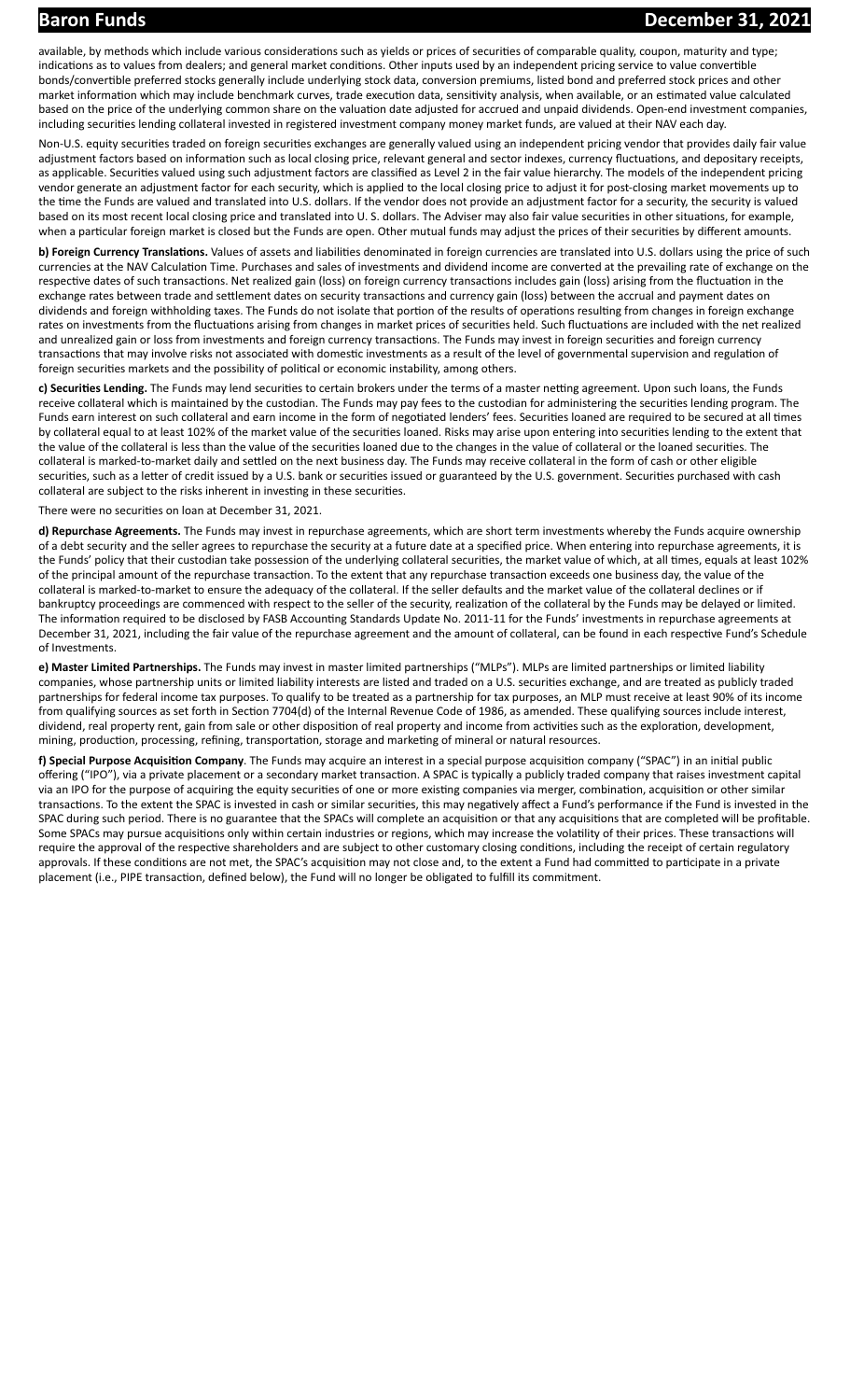g) Private Investment in Public Equity. The Funds may acquire equity securities of an issuer that are issued through a Private investment in public equity ("PIPE") transaction, including through commitments to purchase securities on a when-issued basis. A Fund will generally earmark an amount of cash or high quality securities equal to the amount of its commitment to purchase the when-issued securities. PIPE transactions typically involve the purchase of securities directly from a publicly traded company in a private placement transaction, including securities issued by a SPAC, typically at a discount to the market price of the company's securities. There is a risk that if the market price of the securities drops below a set threshold, the company may have to issue additional stock at a significantly reduced price, which may dilute the value of a Fund's investment. Shares in PIPEs generally are not registered with the SEC until after a certain time period from the date the private sale is completed. This restriction can last an uncertain amount of time and may be many months. Until the public registration process is completed, securities acquired via a PIPE are restricted as to resale and a Fund cannot freely trade the securities. Generally, such restrictions cause these securities to be illiquid during this time. PIPEs may contain provisions that the issuer will pay specified financial penalties to the holder if the issuer does not publicly register the restricted equity securities within a specified period of time, but there is no assurance that the restricted equity securities will be publicly registered, or that the registration will remain in effect.

Publicly traded securities acquired via a PIPE transaction are typically valued at a discount to the market price of an issuer's common stock and classified as Level 2 or Level 3 in the fair value hierarchy depending on the significance of the unobservable inputs. Discounts are applied due to certain trading restrictions imposed or a lack of marketability preceding the conversion to publicly traded securities. The primary inputs used in determining the discount are the length of the lock-up time period and volatility of the underlying security.

As of December 31, 2021, the Funds did not have any commitments to purchase when-issued securities through PIPE transactions with SPACs.

## **3. RESTRICTED SECURITIES**

At December 31, 2021, investments in securities included securities that are restricted and/or illiquid. Restricted securities are often purchased in private placement transactions, are not registered under the Securities Act of 1933, may have contractual restrictions on resale and are valued pursuant to the policies and procedures for fair value pricing approved by the Board. An illiquid investment is any investment that the Funds reasonably expect cannot be sold or disposed of in current market conditions in seven calendar days or less without the sale or disposition significantly changing the market value of the investment, as determined pursuant to the provisions of the Liquidity Rule governing classification of portfolio securities. The Funds may receive more or less than this valuation in an actual sale and that difference could be material. At December 31, 2021, the Funds held investments in restricted and/or illiquid securities that were valued pursuant to policies and procedures for fair value pricing as follows:

|                                                        | <b>Baron Asset Fund</b>    |              |
|--------------------------------------------------------|----------------------------|--------------|
| Name of Issuer                                         | <b>Acquisition Date(s)</b> | Value        |
| <b>Private Common Stocks</b>                           |                            |              |
| StubHub Holdings, Inc.                                 | 12/22/2021                 | \$46,367,914 |
| <b>Private Preferred Stocks</b>                        |                            |              |
| Space Exploration Technologies Corp.                   | 8/4/2020                   | 53,494,502   |
| <b>Total Restricted Securities</b>                     |                            | \$99,862,416 |
| (Cost \$76,000,501) <sup>†</sup> (1.57% of Net Assets) |                            |              |
|                                                        | <b>Baron Growth Fund</b>   |              |

| Name of Issuer                                       | <b>Acquisition Date(s)</b>  | Value        |
|------------------------------------------------------|-----------------------------|--------------|
| <b>Private Convertible Preferred Stocks</b>          |                             |              |
| Farmers Business Network, Inc.                       | 7/31/2020-9/15/2021         | \$23,793,963 |
| Northvolt AB                                         | 9/21/2020                   | 16,566,178   |
| <b>Total Restricted Securities</b>                   |                             | \$40,360,141 |
| $(Cost $25,674,991)^{\dagger}$ (0.42% of Net Assets) |                             |              |
|                                                      | <b>Baron Small Cap Fund</b> |              |
| Name of Issuer                                       | <b>Acquisition Date(s)</b>  | Value        |
| <b>Common Stocks</b>                                 |                             |              |

| CUIIIIIUII JLULKS                         |           |              |
|-------------------------------------------|-----------|--------------|
| Holley, Inc.                              | 4/30/2021 | \$32,350,000 |
| (Cost \$25,000,000) (0.59% of Net Assets) |           |              |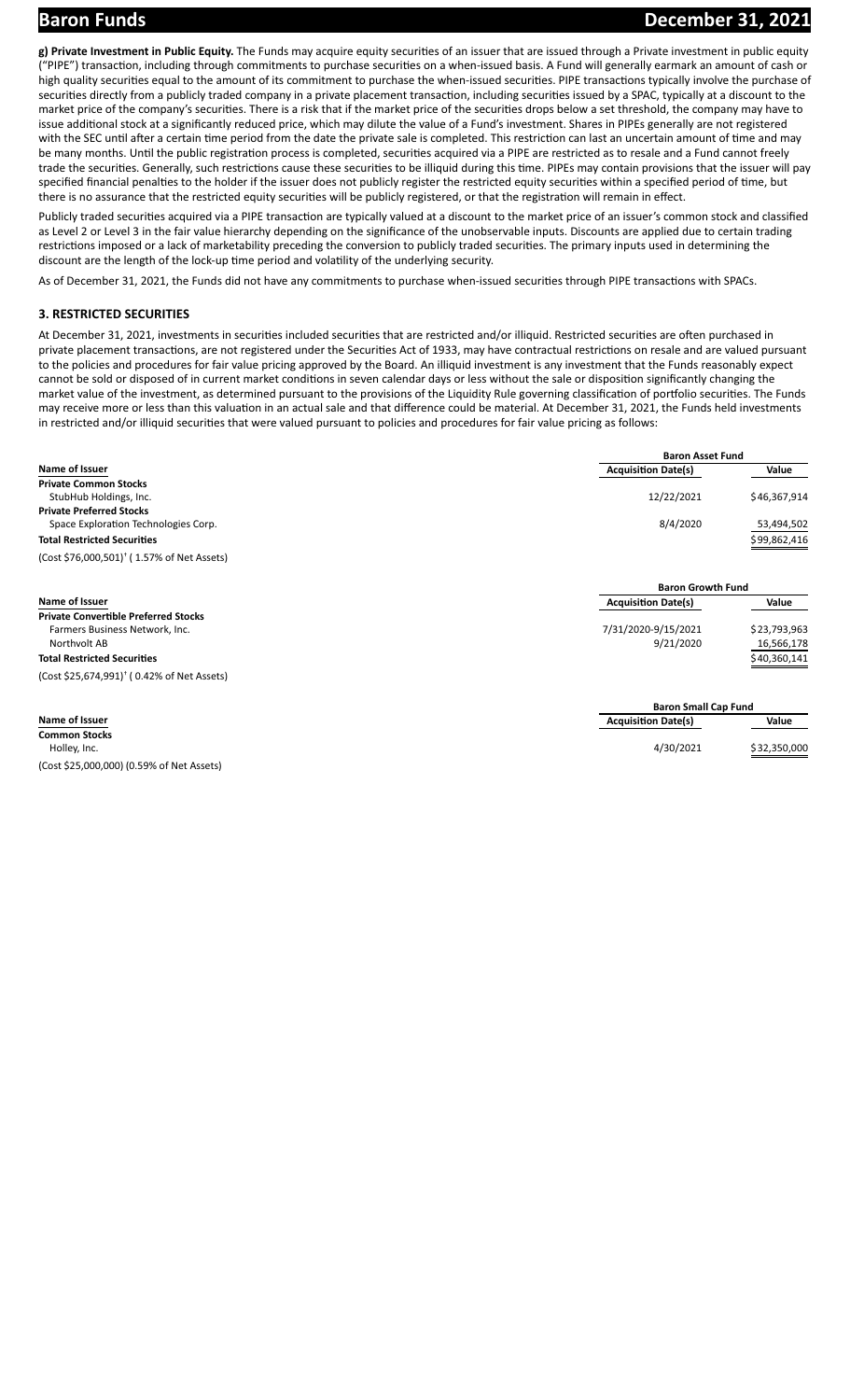|                                                        | <b>Baron Opportunity Fund</b> |              |  |
|--------------------------------------------------------|-------------------------------|--------------|--|
| <b>Name of Issuer</b>                                  | <b>Acquisition Date(s)</b>    | Value        |  |
| <b>Common Stocks</b>                                   |                               |              |  |
| Rivian Automotive, Inc.                                | 7/10/2020-1/19/2021           | \$59,429,526 |  |
| <b>Private Common Stocks</b>                           |                               |              |  |
| Space Exploration Technologies Corp.                   | 3/25/21-12/3/21               | 7,605,488    |  |
| <b>Private Convertible Preferred Stocks</b>            |                               |              |  |
| Farmers Business Network. Inc.                         | 7/31/2020                     | 12.325.840   |  |
| <b>Private Preferred Stocks</b>                        |                               |              |  |
| <b>GM Cruise Holdings LLC</b>                          | 1/19/2021                     | 7.010.264    |  |
| Space Exploration Technologies Corp.                   | 8/4/2020                      | 10,287,490   |  |
| <b>Total Restricted Securities</b>                     |                               | \$96,658,608 |  |
| (Cost \$37,284,575) <sup>†</sup> (5.81% of Net Assets) |                               |              |  |

|                                                       | <b>Baron Fifth Avenue Growth Fund</b> |              |  |
|-------------------------------------------------------|---------------------------------------|--------------|--|
| <b>Name of Issuer</b>                                 | <b>Acquisition Date(s)</b>            | Value        |  |
| <b>Common Stocks</b>                                  |                                       |              |  |
| Rivian Automotive, Inc.                               | 1/19/2021                             | \$7,979,906  |  |
| <b>Private Common Stocks</b>                          |                                       |              |  |
| Space Exploration Technologies Corp.                  | 3/25/2021-12/3/2021                   | 2,975,867    |  |
| <b>Private Preferred Stocks</b>                       |                                       |              |  |
| <b>GM Cruise Holdings LLC</b>                         | 1/19/2021                             | 3,500,143    |  |
| <b>Total Restricted Securities</b>                    |                                       | \$14,455,916 |  |
| (Cost \$9,012,078) <sup>†</sup> (1.71% of Net Assets) |                                       |              |  |

<sup>†</sup> See Schedules of Investments for cost of individual securities.

### **4. FAIR VALUE MEASUREMENTS**

Fair value is defined by GAAP as the price that the Funds would receive upon selling an investment in a timely transaction to an independent buyer in the principal or most advantageous market for the investment. GAAP provides a three-tier hierarchy to maximize the use of observable market data and minimize the use of unobservable inputs and to establish classification of fair value measurements for disclosure purposes. Inputs refer broadly to the assumptions that market participants would use in pricing the asset or liability. Inputs may be observable or unobservable. Observable inputs are based on market data obtained from sources independent of the Funds. Unobservable inputs are inputs that reflect the Funds' own assumptions based on the best information available in the circumstances. The three-tier hierarchy of inputs is summarized in the three broad Levels listed below.

- Level  $1$  quoted prices in active markets for identical assets or liabilities;
	- Level 2 prices determined using other inputs that are observable either directly or indirectly through corroboration with observable market data (which could include quoted prices for similar assets or liabilities, interest rates, credit risk, etc.);
	- Level 3 prices determined using unobservable inputs when quoted prices or observable inputs are unavailable, such as when there is little or no market activity for an asset or liability (unobservable inputs reflect each Fund's own assumptions in determining the fair value of assets or liabilities and would be based on the best information available).

The inputs or methodology used for valuing securities are not necessarily an indication of the risk or liquidity associated with investing in those securities. For example, non-U.S. securities, with markets that close hours before the Funds value their holdings, may require revised valuations to more accurately reflect their fair value. Since these values obtained from quoted prices in an active market are adjusted, such securities are reflected as Level 2.

The Funds have procedures to determine the fair value of securities and other financial instruments for which market prices are not readily available or which may not be reliably priced. Under these procedures, the Funds primarily employ a market-based approach that may use related or comparable assets or liabilities, recent transactions, market multiples, book values, and other relevant information for the investment to determine its fair value. The Funds may also use an income-based valuation approach in which the anticipated future cash flows of the investment are discounted to calculate fair value. Discounts may also be applied due to the nature or duration of any restrictions on the disposition of the investments. Due to the inherent uncertainty of valuations of such investments, the fair values may differ significantly from the values that would have been used had an active market existed.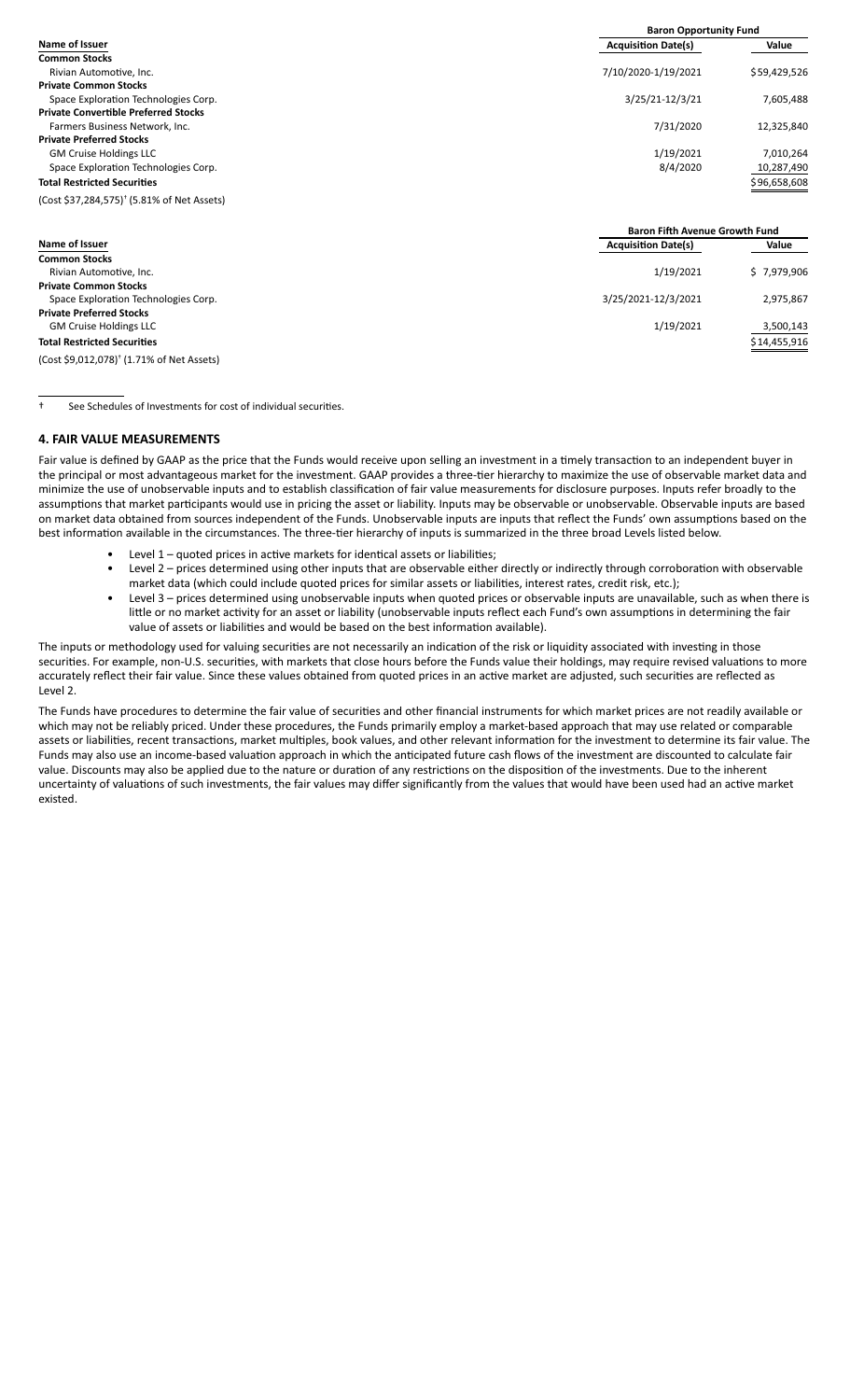**The following is a summary of the inputs used as of December 31, 2021 in valuing the Funds' investments carried at fair value:**

|                                             |                              |                   | <b>Baron Asset Fund</b>               |                   |
|---------------------------------------------|------------------------------|-------------------|---------------------------------------|-------------------|
|                                             | <b>Quoted Prices in</b>      |                   |                                       |                   |
|                                             | <b>Active Markets</b>        | Other             |                                       |                   |
|                                             | for Identical                | <b>Observable</b> | Unobservable                          |                   |
|                                             | Assets                       | <b>Inputs</b>     | <b>Inputs</b>                         |                   |
| Description                                 | (Level 1)                    | (Level 2)         | (Level 3)                             | Total             |
| Common Stocks+                              | \$6,228,749,837              | \$                | \$                                    | \$6,228,749,837   |
| <b>Private Common Stocks</b>                |                              |                   | 46,367,914                            | 46,367,914        |
| <b>Private Preferred Stocks</b>             |                              |                   | 53,494,502                            | 53,494,502        |
| <b>Short Term Investments</b>               |                              | 7,865,836         |                                       | 7,865,836         |
| <b>Total Investments</b>                    | 6,228,749,837<br>s           | \$<br>7,865,836   | 99,862,416                            | \$6,336,478,089   |
|                                             |                              |                   |                                       |                   |
|                                             |                              |                   | <b>Baron Growth Fund</b>              |                   |
|                                             | <b>Quoted Prices in</b>      |                   |                                       |                   |
|                                             | <b>Active Markets</b>        | Other             |                                       |                   |
|                                             | for Identical                | Observable        | Unobservable                          |                   |
|                                             | Assets                       | <b>Inputs</b>     | <b>Inputs</b>                         |                   |
| Description                                 | (Level 1)                    | (Level 2)         | (Level 3)                             | Total             |
| Common Stocks+                              | $\overline{5}$ 9,574,740,344 | \$.<br>43,225,747 | \$                                    | \$9,617,966,091   |
| Private Convertible Preferred Stockst       |                              |                   | 40,360,141                            | 40,360,141        |
| Warrants <sup>+</sup>                       | 300,162                      |                   |                                       | 300,162           |
| <b>Short Term Investments</b>               |                              | 1,755,887         |                                       | 1,755,887         |
| <b>Total Investments</b>                    | 9,575,040,506<br>S           | Ś<br>44,981,634   | 40,360,141                            | \$9,660,382,281   |
|                                             |                              |                   | <b>Baron Small Cap Fund</b>           |                   |
|                                             | <b>Quoted Prices in</b>      |                   |                                       |                   |
|                                             | <b>Active Markets</b>        | Other             |                                       |                   |
|                                             |                              | Observable        | Unobservable                          |                   |
|                                             | for Identical                |                   |                                       |                   |
|                                             | Assets                       | <b>Inputs</b>     | <b>Inputs</b>                         |                   |
| <b>Description</b>                          | (Level 1)                    | (Level 2)         | (Level 3)                             | Total             |
| Common Stocks+                              | \$5,249,331,896              | \$72,274,673      | \$32,350,000                          | \$5,353,956,569   |
| Warrants <sup>t</sup>                       |                              |                   |                                       |                   |
| <b>Short Term Investments</b>               |                              | 116,509,485       |                                       | 116,509,485       |
| <b>Total Investments</b>                    | 5,249,331,896                | \$ 188,784,158    | 32,350,000                            | \$5,470,466,054   |
|                                             |                              |                   | <b>Baron Opportunity Fund</b>         |                   |
|                                             | <b>Quoted Prices in</b>      |                   |                                       |                   |
|                                             | <b>Active Markets</b>        | Other             |                                       |                   |
|                                             | for Identical                | Observable        | Unobservable                          |                   |
|                                             | Assets                       | <b>Inputs</b>     | <b>Inputs</b>                         |                   |
| Description                                 | (Level 1)                    | (Level 2)         | (Level 3)                             | Total             |
| Common Stocks+                              | \$1,491,838,153              | \$<br>7,874,999   | Ś.<br>59,429,526                      | \$1,559,142,678   |
| <b>Private Common Stocks</b>                |                              |                   | 7,605,488                             | 7,605,488         |
| <b>Private Convertible Preferred Stocks</b> |                              |                   | 12,325,840                            | 12,325,840        |
| Private Preferred Stocks+                   |                              |                   | 17,297,754                            | 17,297,754        |
| <b>Short Term Investments</b>               |                              | 61,152,495        |                                       | 61,152,495        |
|                                             |                              |                   |                                       |                   |
| <b>Total Investments</b>                    | \$1,491,838,153              | 69,027,494        | 96,658,608                            | \$1,657,524,255   |
|                                             |                              |                   | <b>Baron Fifth Avenue Growth Fund</b> |                   |
|                                             | <b>Quoted Prices in</b>      |                   |                                       |                   |
|                                             | <b>Active Markets</b>        | Other             |                                       |                   |
|                                             | for Identical                | Observable        | Unobservable                          |                   |
|                                             | <b>Assets</b>                | <b>Inputs</b>     | <b>Inputs</b>                         |                   |
| <b>Description</b>                          | (Level 1)                    | (Level 2)         | (Level 3)                             | Total             |
| Common Stocks+                              | Ś.<br>804,757,095            | \$16,322,247      | 7,979,906<br>\$.                      | 829,059,248<br>\$ |
| <b>Private Common Stocks</b>                |                              |                   | 2,975,867                             | 2,975,867         |
| <b>Private Preferred Stocks</b>             |                              |                   | 3,500,143                             | 3,500,143         |
| <b>Short Term Investments</b>               |                              | 8,792,450         |                                       | 8,792,450         |
| <b>Total Investments</b>                    | 804,757,095                  | 25,114,697        | 14,455,916                            | 844,327,708       |
|                                             |                              |                   |                                       |                   |

**t** See Schedules of Investments for additional detailed categorizations.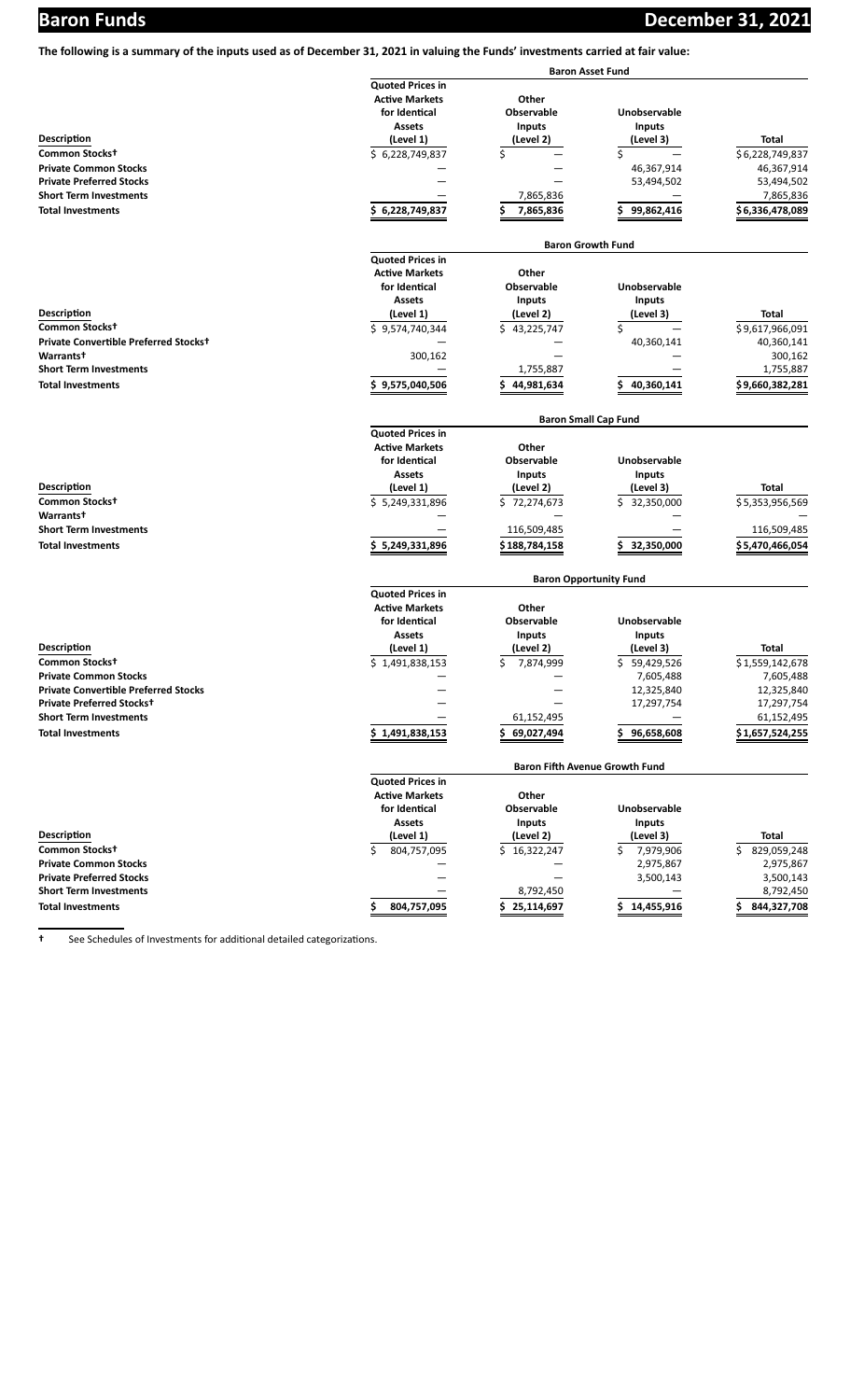|                               |                         | <b>Baron Discovery Fund</b>         |                     |                  |
|-------------------------------|-------------------------|-------------------------------------|---------------------|------------------|
|                               | <b>Quoted Prices in</b> |                                     |                     |                  |
|                               | <b>Active Markets</b>   | Other                               |                     |                  |
|                               | for Identical           | <b>Observable</b>                   | <b>Unobservable</b> |                  |
|                               | <b>Assets</b>           | <b>Inputs</b>                       | <b>Inputs</b>       |                  |
| <b>Description</b>            | (Level 1)               | (Level 2)                           | (Level 3)           | <b>Total</b>     |
| Common Stocks <sup>+</sup>    | \$1,796,733,063         | \$74,863,785                        |                     | \$1,871,596,848  |
| <b>Short Term Investments</b> |                         | 63,789,833                          |                     | 63,789,833       |
| <b>Total Investments</b>      | 1,796,733,063           | \$ 138,653,618                      |                     | \$1,935,386,681  |
|                               |                         | <b>Baron Durable Advantage Fund</b> |                     |                  |
|                               | <b>Quoted Prices in</b> |                                     |                     |                  |
|                               | <b>Active Markets</b>   | Other                               |                     |                  |
|                               | for Identical           | <b>Observable</b>                   | Unobservable        |                  |
|                               | <b>Assets</b>           | <b>Inputs</b>                       | <b>Inputs</b>       |                  |
| <b>Description</b>            | (Level 1)               | (Level 2)                           | (Level 3)           | <b>Total</b>     |
| Common Stocks <sup>+</sup>    | Ś<br>58,324,354         |                                     |                     | Ś.<br>58,324,354 |
| <b>Short Term Investments</b> |                         | 1,429,791                           |                     | 1,429,791        |
| <b>Total Investments</b>      | 58,324,354              | 1,429,791                           |                     | 59,754,145       |

**t** See Schedules of Investments for additional detailed categorizations.

The following is a reconciliation of investments in which unobservable inputs (Level 3) were used in determining fair value:

|                                                               |                                                  |                                                 |                                    |                                                                         | <b>Baron Asset Fund</b>  |                                |                                     |                                       |                                                 |                                                                                                                                                |
|---------------------------------------------------------------|--------------------------------------------------|-------------------------------------------------|------------------------------------|-------------------------------------------------------------------------|--------------------------|--------------------------------|-------------------------------------|---------------------------------------|-------------------------------------------------|------------------------------------------------------------------------------------------------------------------------------------------------|
| <b>Investments in Securities</b>                              | <b>Balance</b><br>as of<br>September 30,<br>2021 | <b>Accrued</b><br>Premiums/<br><b>Discounts</b> | <b>Net Realized</b><br>Gain (Loss) | Change<br>in Net<br><b>Unrealized</b><br>Appreciation<br>(Depreciation) | <b>Purchases</b>         | Sales/<br><b>Distributions</b> | <b>Transfers</b><br>Into<br>Level 3 | <b>Transfers</b><br>Out of<br>Level 3 | <b>Balance</b><br>as of<br>December 31,<br>2021 | Change<br>in Net<br><b>Unrealized</b><br>Appreciation<br>(Depreciation)<br>from<br><b>Investments</b><br>still held at<br>December 31,<br>2021 |
| <b>Private Common Stocks</b><br><b>Consumer Discretionary</b> | \$                                               |                                                 | \$                                 | \$(3,632,127)                                                           | \$50,000,041             | \$                             |                                     | \$                                    | \$46,367,914                                    | \$(3,632,127)                                                                                                                                  |
| <b>Private Preferred Stocks</b><br>Industrials                | 39,979,078                                       |                                                 |                                    | 13,515,424                                                              |                          |                                |                                     |                                       | 53,494,502                                      | 13,515,424                                                                                                                                     |
| <b>Total</b>                                                  | \$ 39,979,078                                    |                                                 | Ś                                  | Ś<br>9,883,297                                                          | \$50,000,041             | \$.                            |                                     |                                       | \$99,862,416                                    | Ś.<br>9,883,297                                                                                                                                |
|                                                               |                                                  |                                                 |                                    |                                                                         | <b>Baron Growth Fund</b> |                                |                                     |                                       |                                                 |                                                                                                                                                |
| <b>Investments in Securities</b>                              | <b>Balance</b><br>as of<br>September 30,<br>2021 | <b>Accrued</b><br>Premiums/<br><b>Discounts</b> | <b>Net Realized</b><br>Gain (Loss) | Change<br>in Net<br><b>Unrealized</b><br>Appreciation<br>(Depreciation) | <b>Purchases</b>         | Sales/<br><b>Distributions</b> | <b>Transfers</b><br>Into<br>Level 3 | <b>Transfers</b><br>Out of<br>Level 3 | <b>Balance</b><br>as of<br>December 31,<br>2021 | Change<br>in Net<br><b>Unrealized</b><br>Appreciation<br>(Depreciation)<br>from<br>Investments<br>still held at<br>December 31,<br>2021        |
| <b>Common Stocks</b>                                          |                                                  |                                                 |                                    |                                                                         |                          |                                |                                     |                                       |                                                 |                                                                                                                                                |
| Industrials <sup>1</sup>                                      | $$27,018,900$ \$                                 |                                                 |                                    | \$6,969,423\$                                                           |                          |                                | Ŝ.                                  | \$ (33,988,323) \$                    |                                                 |                                                                                                                                                |
| Materials                                                     | 4,979,259                                        |                                                 | (4,875,825)                        | 4,370,741                                                               |                          | (4,474,175)                    |                                     |                                       |                                                 |                                                                                                                                                |
| <b>Private Convertible Preferred Stocks</b>                   |                                                  |                                                 |                                    |                                                                         |                          |                                |                                     |                                       |                                                 |                                                                                                                                                |
| Industrials                                                   | 16,346,194                                       |                                                 |                                    | 219,984                                                                 |                          |                                |                                     |                                       | 16,566,178                                      | 219,984                                                                                                                                        |
| Materials                                                     | 24,842,016                                       |                                                 |                                    | (1,048,053)                                                             |                          |                                |                                     |                                       | 23,793,963                                      | (1,048,053)                                                                                                                                    |
| <b>Total</b>                                                  | 73,186,369                                       | —                                               | (4,875,825)                        | \$10,512,095                                                            |                          | \$(4, 474, 175)                |                                     | \$(33,988,323)                        | \$40,360,141                                    | (828,069)                                                                                                                                      |

 $1$  Velo 3D, Inc. restriction on resale was lifted on October 29, 2021.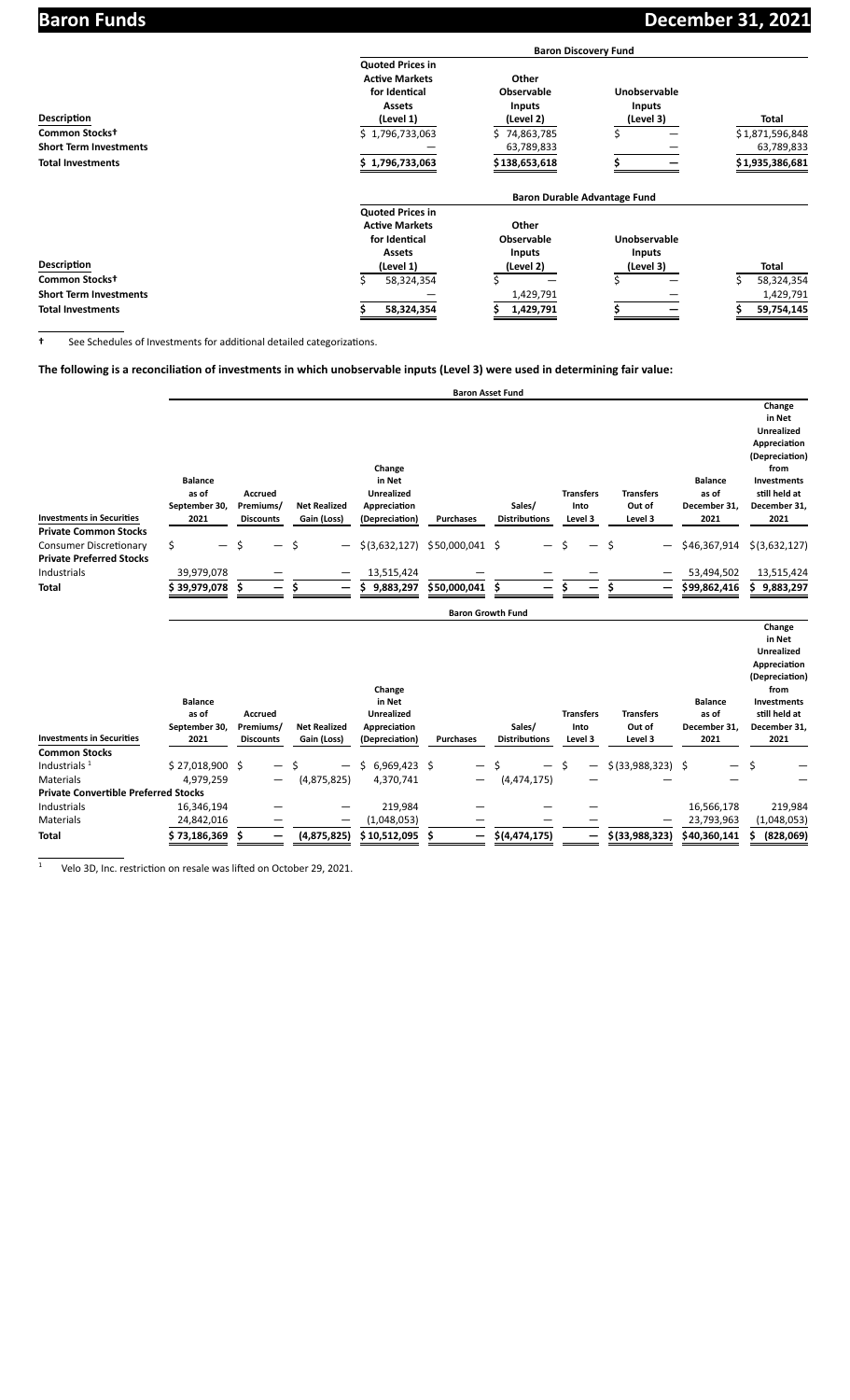| ю.          |  |
|-------------|--|
| Baron Funds |  |
|             |  |

**Baron Small Cap Fund**

| <b>Investments in Securities</b><br><b>Distributions</b><br>Out of Level 3<br>2021<br>2021<br>2021<br>Gain (Loss)<br>(Depreciation)<br><b>Purchases</b><br>Level 3<br><b>Discounts</b><br><b>Common Stocks</b>                                                                                                                                                                                                                                                     | 2,500,000<br>2,500,000                                                                                                                         |
|--------------------------------------------------------------------------------------------------------------------------------------------------------------------------------------------------------------------------------------------------------------------------------------------------------------------------------------------------------------------------------------------------------------------------------------------------------------------|------------------------------------------------------------------------------------------------------------------------------------------------|
| Consumer<br>\$<br>3,325,000 \$<br>Discretionary <sup>1</sup><br>Ŝ.<br>\$29,025,000 \$<br>\$32,350,000<br>\$<br>Ŝ<br>Ś.<br>Ŝ<br>—<br>Information Technology <sup>2</sup><br>20,547,165<br>660,377<br>(21, 207, 542)                                                                                                                                                                                                                                                 |                                                                                                                                                |
| Ś<br>\$<br>\$<br>3,985,377<br>\$<br>Ś<br>\$(21, 207, 542)<br>\$32,350,000<br>\$20,547,165<br>\$29,025,000<br>\$.<br>Total                                                                                                                                                                                                                                                                                                                                          |                                                                                                                                                |
| <b>Baron Opportunity Fund</b>                                                                                                                                                                                                                                                                                                                                                                                                                                      |                                                                                                                                                |
| Change<br>in Net<br><b>Balance</b><br><b>Balance</b><br>as of<br>as of<br><b>Accrued</b><br><b>Unrealized</b><br>September 30,<br>December 31,<br>Premiums/<br><b>Net Realized</b><br>Appreciation<br>Sales/<br><b>Transfers Into</b><br><b>Transfers Out</b><br><b>Investments in Securities</b><br>2021<br><b>Distributions</b><br>Level 3<br>of Level 3<br>2021<br><b>Discounts</b><br>Gain (Loss)<br>(Depreciation)<br><b>Purchases</b><br><b>Common Stock</b> | Change<br>in Net<br><b>Unrealized</b><br>Appreciation<br>(Depreciation)<br>from<br><b>Investments</b><br>still held at<br>December 31,<br>2021 |
| Consumer                                                                                                                                                                                                                                                                                                                                                                                                                                                           |                                                                                                                                                |
| \$<br>\$<br>$$41,355,723$ \$<br>Discretionary <sup>3</sup><br>Ś<br>\$18,073,803\$<br>-\$<br>\$59,429,526                                                                                                                                                                                                                                                                                                                                                           | \$37,563,606                                                                                                                                   |
| <b>Private Common Stocks</b><br>Industrials<br>4,942,480<br>1,662,848<br>1,000,160<br>7,605,488                                                                                                                                                                                                                                                                                                                                                                    | 1,662,848                                                                                                                                      |
| <b>Private Convertible Preferred Stocks</b>                                                                                                                                                                                                                                                                                                                                                                                                                        |                                                                                                                                                |
| Consumer Discretionary <sup>3</sup><br>21,865,920<br>19,489,803<br>(41, 355, 723)                                                                                                                                                                                                                                                                                                                                                                                  |                                                                                                                                                |
| <b>Materials</b><br>12,325,840<br>12,869,756<br>(543, 916)<br><b>Private Preferred Stocks</b>                                                                                                                                                                                                                                                                                                                                                                      | (543, 916)                                                                                                                                     |
| Industrials<br>14,167,370<br>3,130,384<br>17,297,754                                                                                                                                                                                                                                                                                                                                                                                                               | 3,130,384                                                                                                                                      |
| \$53,845,526<br>\$<br>Ś<br>\$1,000,160<br>Ś<br>\$41,355,723<br>\$(41,355,723)<br>\$96,658,608<br>Total<br>\$41,812,922                                                                                                                                                                                                                                                                                                                                             | \$41,812,922                                                                                                                                   |
| <b>Baron Fifth Avenue Fund</b>                                                                                                                                                                                                                                                                                                                                                                                                                                     |                                                                                                                                                |
|                                                                                                                                                                                                                                                                                                                                                                                                                                                                    | Change                                                                                                                                         |

| <b>Investments in Securities</b><br><b>Common Stocks</b>   |    | <b>Balance</b><br>as of<br>September 30,<br>2021 |   | Accrued<br>Premiums/<br><b>Discounts</b> |     | <b>Net Realized</b><br>Gain (Loss) | Change<br>in Net<br><b>Unrealized</b><br>Appreciation<br>(Depreciation) | <b>Purchases</b> |           |    | Sales/<br><b>Distributions</b> |   | <b>Transfers Into</b><br>Level 3 |    | <b>Transfers Out</b><br>of Level 3 | <b>Balance</b><br>as of<br>December 31,<br>2021 | in Net<br><b>Unrealized</b><br>Appreciation<br>(Depreciation)<br>from<br>Investments<br>still held at<br>December 31,<br>2021 |
|------------------------------------------------------------|----|--------------------------------------------------|---|------------------------------------------|-----|------------------------------------|-------------------------------------------------------------------------|------------------|-----------|----|--------------------------------|---|----------------------------------|----|------------------------------------|-------------------------------------------------|-------------------------------------------------------------------------------------------------------------------------------|
| Consumer                                                   | Ś. |                                                  | Ś |                                          |     |                                    |                                                                         |                  | $-$       |    | $\qquad \qquad -$              |   |                                  |    |                                    |                                                 |                                                                                                                               |
| Discretionary <sup>3</sup><br><b>Private Common Stocks</b> |    |                                                  |   |                                          | — S |                                    | $$2,426,862$ \$                                                         |                  |           | .S |                                |   | $$5,553,044$ \$                  |    |                                    | $$7,979,906$ \$                                 | 5,019,802                                                                                                                     |
| Industrials                                                |    | 1,482,536                                        |   |                                          |     |                                    | 493,171                                                                 |                  | 1,000,160 |    |                                |   |                                  |    |                                    | 2,975,867                                       | 493,171                                                                                                                       |
| <b>Private Convertible Preferred Stocks</b>                |    |                                                  |   |                                          |     |                                    |                                                                         |                  |           |    |                                |   |                                  |    |                                    |                                                 |                                                                                                                               |
| Consumer                                                   |    |                                                  |   |                                          |     |                                    |                                                                         |                  |           |    |                                |   |                                  |    |                                    |                                                 |                                                                                                                               |
| Discretionary <sup>3</sup>                                 |    | 2,960,104                                        |   |                                          |     |                                    | 2,592,940                                                               |                  |           |    |                                |   |                                  |    | (5,553,044)                        |                                                 |                                                                                                                               |
| <b>Private Preferred Stocks</b>                            |    |                                                  |   |                                          |     |                                    |                                                                         |                  |           |    |                                |   |                                  |    |                                    |                                                 |                                                                                                                               |
| Industrials                                                |    | 3,234,900                                        |   |                                          |     |                                    | 265,243                                                                 |                  |           |    |                                |   |                                  |    |                                    | 3,500,143                                       | 265,243                                                                                                                       |
| <b>Total</b>                                               |    | 7,677,540 \$                                     |   |                                          |     |                                    | 5,778,216                                                               | \$1,000,160      |           |    |                                | s | 5,553,044                        | S. | (5,553,044)                        | \$14,455,916                                    | 5,778,216                                                                                                                     |

1 Holley, Inc. became restricted on December 15, 2021.

2 E2 Open, Inc. restriction on resale was lifted on October 12, 2021.

3 Rivian Automotive, Series E and F Private Preferred Stock converted into Common Stock on November 9, 2021.